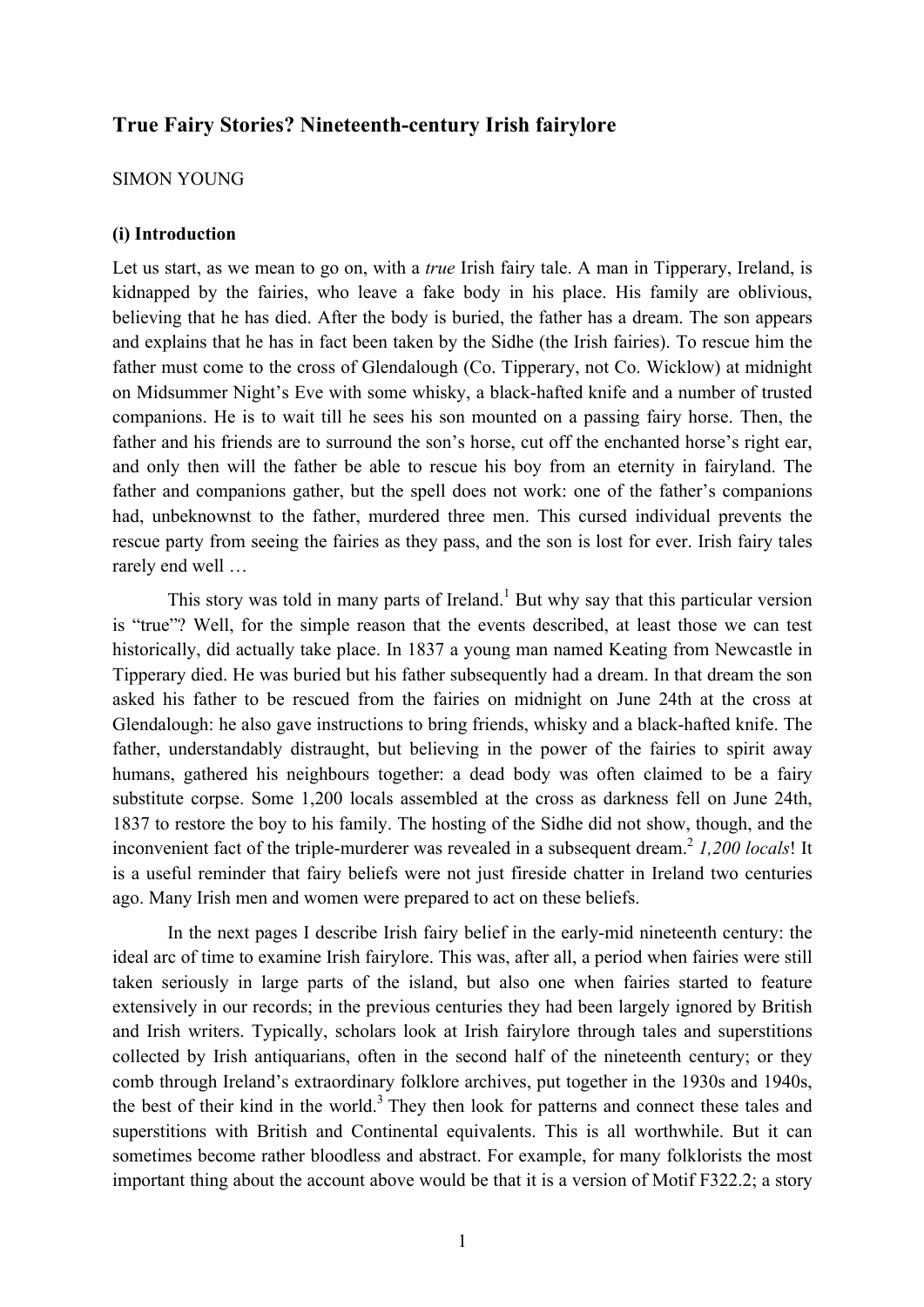that is also attested in Scotland in the same period, but that is absent from England and Wales.<sup>4</sup> Yet, surely what is really important here is that, just a year before Victoria's coronation, over a thousand men and women braved a chilly June night to battle the Sidhe.

I want to recount, in this article, lived fairylore rather than fairy tales: the 1,200 men and women, rather than Motif F322.2. I want to look at Irish individuals, Irish families, and Irish communities as, from about 1800 to 1860, they acted on their fairy convictions in ways that astounded the many in Irish society who did not share these convictions. Some of what follows is based on first- or second-hand accounts; some on newspaper stories; some on records of legal proceedings where fairies made rather sheepish appearances in Irish courtrooms: these are sources that do not typically appear in scholarship on Irish fairies. All this can be supplemented by the great works of Irish fairylore written between 1828 and partition in 1922: books by Elizabeth Andrews, Thomas Crofton Croker, Jeremiah Curtin, Walter Evans Wentz, the Halls, Lady Gregory, Patrick Kennedy, the Wildes, W. G. Wood-Martin, and Yeats.<sup>5</sup> There have been some attempts in the past two centuries to describe this fairy belief system as a religion or "faith": this is to go too far.  $6$  But it is also a pity that the mockery of the nineteenth-century Anglo-Irish establishment, the embarrassment of the Catholic Church, and the "modernising" priorities of Irish nationalists should reduce Irish fairy belief to the bare bones of tale types. Here we have something that was clearly an important part of Irish rural life in the nineteenth century and that in some areas continued to be important up until "the Emergency" (1939-1945) and beyond.<sup>7</sup>

# **(ii) A Fairy Landscape**

The Sidhe were said to be the fallen angels who had been thrown out of heaven at the time of Satan's rebellion. Most of the rebels, of course, had fallen into hell and become demons. But those with some redeeming features landed on earth where they became fairies: this origin story explains the capriciousness of Irish fairies, their occasional kindness and yet, their very great capacity for evil. Irish fairies settled within raths, the prehistoric ring forts that can be found all over the island. Here they lived a strange existence, mirroring those of human beings. They were born, they married, they feasted, and in some cases they died: Irish tradition is unclear as to whether the fairies were mortal or not.<sup>8</sup> The exuberant underground kingdoms of the Sidhe sometimes spilled out into the human world. Passers-by, especially at night, would hear music, dancing or even the phwack of the football as the fairies entertained themselves. Any human who approached the rath had to do so with a proper sense of decorum. Individuals who were foolish enough to fall asleep on their ramparts risked being kidnapped or being "blasted" or "shot" by irate fairies; fairies could maim humans with their missiles. Those, meanwhile, who in any way damaged the rath or cut down the fairy thorns that grew there would risk the Sidhe's extreme displeasure.

We have one telling mid-nineteenth century account of a hawthorn from a half destroyed rath in County Laois, recorded by a local historian who had carefully investigated the stories. In the very early nineteenth century a tenant farmer was foolish enough to cut down said hawthorn. The fairies killed his cattle, then his children, then had the now penniless farmer evicted from the land. The hawthorn stump began to sprout again, yet the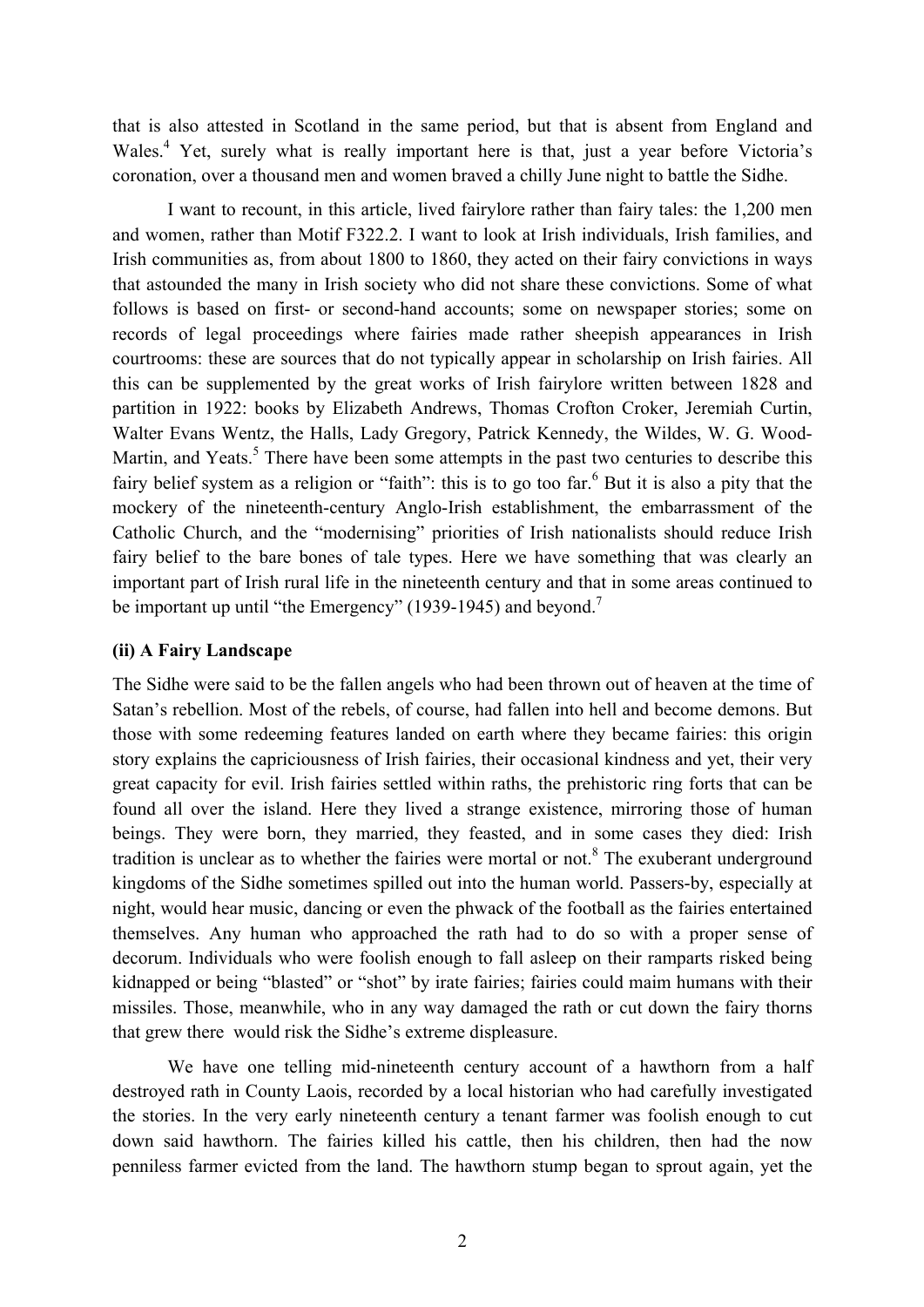next family on the farm was no wiser than the first. One member chopped a single branch off the tree. The result? A case of insanity and a broken arm in the family, and they, too, moved on. The third family who took possession of the land, and was still there in 1850 when the account was written, accidentally knocked down the hawthorn while quarrying limestone. You can imagine their terror … The fairies evidently decided that there were attenuating circumstances – there was an attempt to lift the thorn back up and the whole thing had, after all, been an accident. The Sidhe, therefore, limited themselves to killing two cows, crippling a newborn son and condemning the farmer to penury.<sup>9</sup> Even today the decision to cut down a fairy thorn often proves controversial in Ireland.<sup>10</sup>

The Sidhe's influence centred on Irish raths but their power extended well beyond to the countryside as a whole. In 1863 an Irish farmer in Co. Roscommon was ploughing in his field when he had a remarkable experience. A horse that he was driving suddenly disappeared into the ground in front of him. The farmer ran forward to find that a hole had opened in the ground and that his horse, now dead, lay some fifty feet below him, floating in a pool of water. This was, by any standards, an extraordinary event. However, for the crowds of about a hundred that gathered at the "Fairy Hole" there could only be one explanation as to what had caused it. The Sidhe had, for reasons best known to themselves, opened a portal into their world and dragged the horse down into it: Irish fairies have, as the description of the fairy thorn above suggests, "carnivorous" tendencies. This fact was quickly confirmed as there were glimpses of figures below. These were very possibly the reflections of those above, but they were interpreted by one man looking down as fairies mocking the surface dwellers.<sup>11</sup>

Unusual events in the Irish countryside were easily explained with reference to the fairies. Let us note some examples from the two decades before the Fairy Hole's unexpected appearance. In 1840 a house that was built in twenty four hours (as a legal stratagem) came to be known as "the house built by the fairies in one night".<sup>12</sup> In 1843 a huge hole appeared in a rath or fairy hill overnight: it was reckoned that twenty men had dug for hours in the dark. Some suggested that the fairies had been at work, others that hidden weapons had been removed for an armed nationalist rising.<sup>13</sup> In 1850, a sea wall being constructed near Youghal was constantly washed away by the sea: "This was of such frequent occurrence that the peasantry around believed it to have been the work of fairies, and many superstitious beings left the employment, not wishing, as they said, 'to be going against the *good people*'".<sup>14</sup> In 1852, also in County Cork, a Catholic church fell down three times as it was being constructed: "I hear the people are saying it is enchanted ground, and the abode of fairies, for various noises were heard in the air the night on which [the chapel] fell."<sup>15</sup>

Irish fairies were, in fact, connected with the very fertility of the land. The best proofs of this relate to the potato famine, which ravaged Ireland from 1845-1852 and which, through emigration and famine, halved the population of the island. There was the belief among some Irish potato growers that it was the fairies' disfavour that brought down the blight on the land.<sup>16</sup> Fairy battles in the sky – fairy tribes both fought and played hurling matches against each other – were interpreted as marking the onset of the famine: a victorious fairy army would curse the potatoes of the enemy's territory.<sup>17</sup> There is even one remarkable account where a visitor to County Mayo from Ulster wanted, in 1846, to examine the potato blight.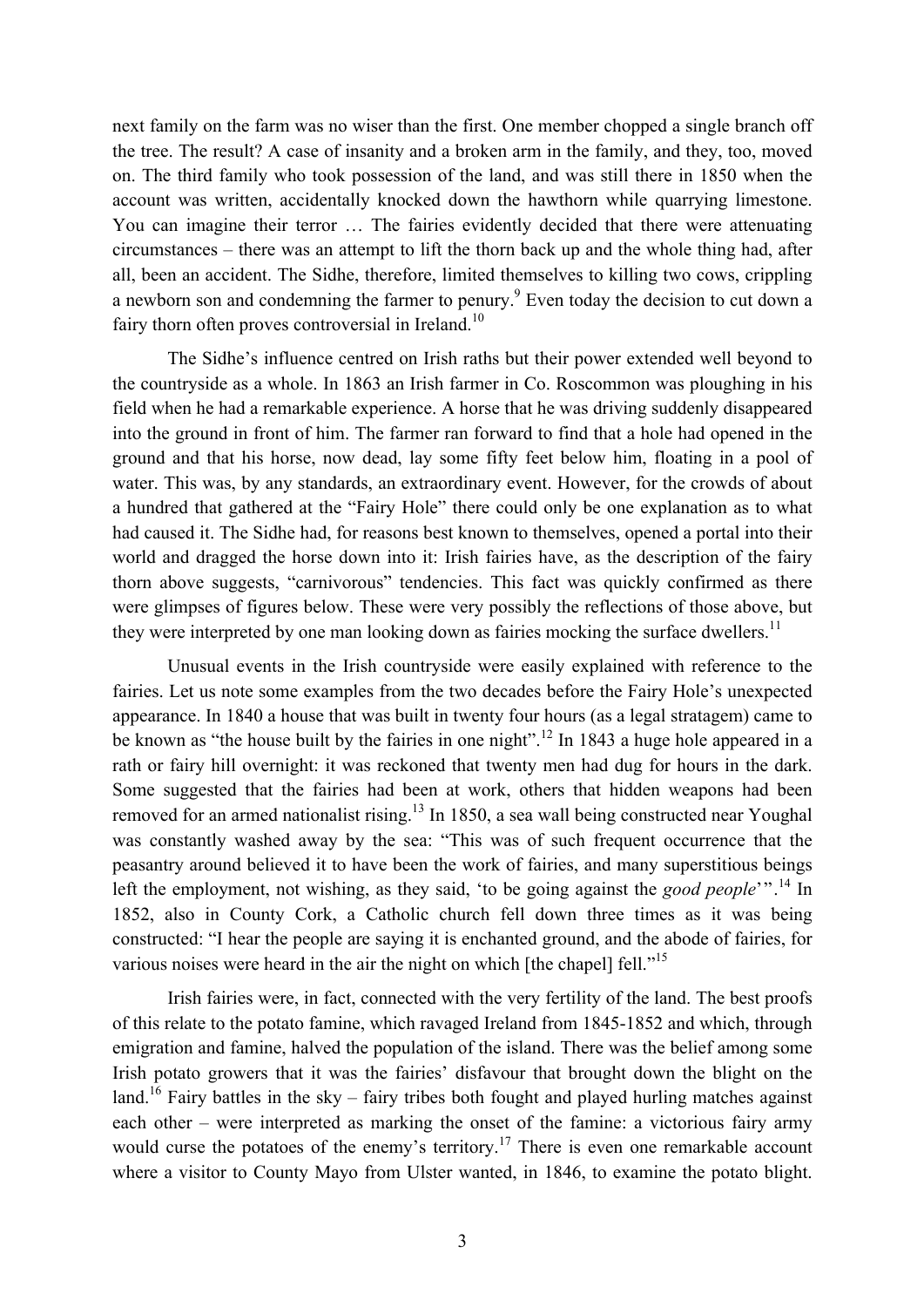He dug and washed some of the spoilt crop and took them away, giving an Irish labourer a silver coin. It later emerged that the labourer believed that the outsider, a school inspector, was an agent of the blight-bringing Ulster fairies!<sup>18</sup> We have, meanwhile, a reference from 1854, after the worst years of famine were over, where an unusual wind storm and "meteors" were connected to the fairies and the blight.<sup>19</sup>

# **(iii) Fairy Travels**

The Sidhe lived in an aristocratic society where noble fairies visited other noble fairies and where fairy kings and queens moved from court to visit or fight each other: as elsewhere in Europe the fairies seem to be an echo of the past, in this case the last cattle lords of Gaelic Ireland. This socialising and warring involved a great deal of travelling, and humans often saw fairies as they moved from rath to rath. In 1838 one grandee from the County Limerick insisted on calling a number of witnesses into court, to the bemusement of his fellows on the bench, to testify that they had observed "the good people" on one such hosting. According to a man who was reluctantly sworn in:

"[I] [s]aw a great number on the hill of Knockagreana as they were like men and horses; they were moving along towards Pallas; [I] did not know whether they had arms; there were more than a thousand; [I do] not know whether they were living or dead; [I believe] they were not living beings; I can't say what they were; [I] did not know any of them." 20

Some two hundred locals, including the parson's daughters, were said to have watched this manifestation of the Munster Sidhe.

The Sidhe more typically moved around invisibly in "fairy winds": if you saw a flurry of circling wind carrying dust and leaves then this was the Sidhe travelling to their next destination. Protocol demanded that humans bowed their head as the wind passed and wished the "Good People" a fine journey, or sensibly muttered a prayer for protection.<sup>21</sup> Human victims were sometimes seized by passing fairy winds.<sup>22</sup> However, there were other possible reactions. We know that dust from under your feet hurled into a fairy wind was supposed to release any human prisoners there. One delightful early nineteenth-century story has a woman tumble from out of the sky when a man throws some dust skywards.<sup>23</sup> We also know that there was a Wexford spell for forcing the fairies in the cloud to show themselves. We cannot give details as the writer who tells us about this, Patrick Kennedy, believed the magic necessary for this transformation was too dangerous to be written down. Unwise readers might come face to face with the fey …24

Fairy winds were normally modest affairs, as suggested above, a few whirling leaves and twigs. But sometimes they could be more powerful. We have already mentioned the 1854 "land spout" connected with the devastation of the potato crop, which included "meteors".<sup>25</sup> But there were many others recorded in the period. For example, the 1839 "Night of the Big Wind", which caused so much damage in Ireland, was supposed by some to have been a fairy battle.<sup>26</sup> Other winds were more local. In 1849 a woman "coming to Nenagh from her residence at Ardcrosey, encountered a gust of wind and was instantaneously deprived of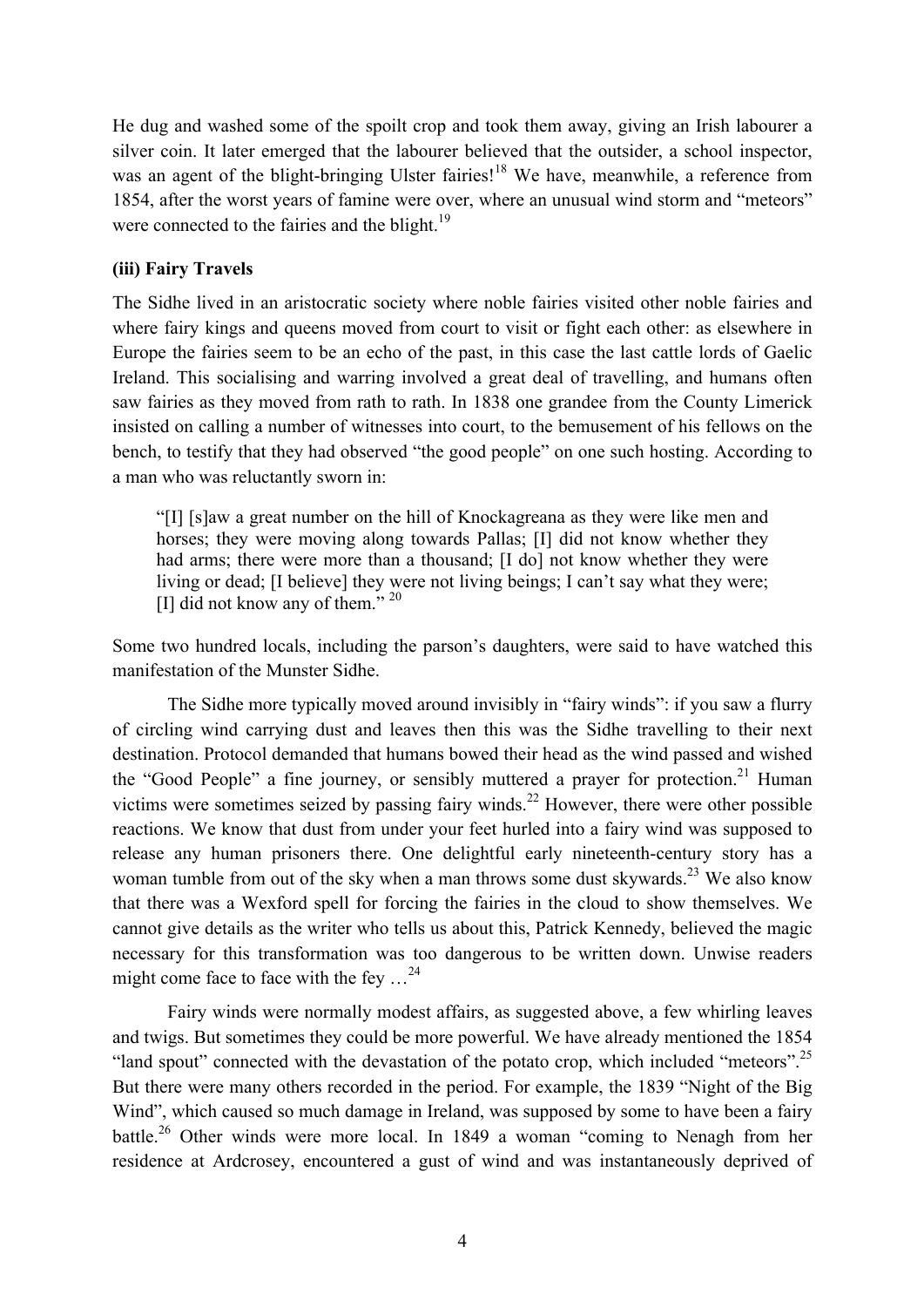sight… She had no doubt but that the 'good people' or 'fairies' had struck her with a dust whirlwind": was this perhaps a lightning bolt?<sup>27</sup> In 1853 "fairy blasts" destroyed a house at Kilkenny and injured a young woman.<sup>28</sup> Further to the west, around Cork, a "Shee Gheea" or fairy wind struck Ballinhassig in 1854.<sup>29</sup> In 1855, meanwhile, a "violent whirlwind" at Quin in Co. Clare was described by a correspondent as a "fairies' frolic": it carried one family out of their house and dumped them in the local cemetery.<sup>30</sup> In 1886 a "fairy blast" tore through Roscommon and "cannon balls could not have done greater damage".<sup>31</sup> Fairies travelled, then, demurely or, when angered, they could rip up the surrounding countryside. The terms "fairy blasts" and "fairy strokes" are interesting here. Both can mean a fairy attack on a person or animal, but the first can also mean a fairy wind.

The Sidhe travelled between their raths along preordained roads. These were typically termed as "fairy paths". In the same way that a human should never damage a rath or cut a fairy thorn it would also be reckless to build a house where a path passed: obstructing the fairies would, naturally, provoke their rage. Some house builders would ask local "fairy doctors", humans with special knowledge of the fairies, for advice about where to build. There are many stories about house-builders who did not take this precaution and ended up losing much of their family, before either abandoning the house or knocking down the part that crossed the fairies' route. A particularly striking example comes from Co. Derry in 1836. In that period Ordnance Survey workers were preparing maps of the area and as part of this work took down accounts of local traditions and local personalities. One of these surveyors stumbled on "Denis O'Haran of Bancran Glebe", who had built his own house and cowshed and who seems to have done so on a local fairy highway. The surveyor took down a comically forensic "memorandum" of the O'Harans' fairy experiences. They included: a strange white woman (the fairy queen?), who at one point lay herself down over the family's children; fairies crowding the lane and the cowshed; phantom music; and a voice announcing that Denis would be dead in twelve months. O'Haran, to the astonishment of the surveyor, tore down the house he had himself built. His neighbours claimed, meanwhile, that the fairies had compensated O'Haran with "good British currency". A raw personal paranormal experience had been quickly absorbed into local folklore.<sup>32</sup>

# **(iv) Kidnapping Humans: Theory**

One of the most striking things about Sidhe-human relations is the way that both communities needed each other: they were, in modern biological terms, symbiotic.<sup>33</sup> The humans depended on the fairies for good crops, healing from illnesses (a question we will come to) and tranquil lives. The fairies, though, also needed their human neighbours. As we will see, they took supplies from humans. People were expected to leave occasional food and clean water (for washing) for the Sidhe, while keeping the house clean and leaving a fire burning should the fairies wish to make nocturnal visits. However, the fairies also needed humans to make their fairy societies tick over. Humans worked as midwives, musicians, wet nurses, servants, and warriors for the fairies. Much as most modern western societies could not get along without cheap immigrant labour, the fairies relied upon, while being contemptuous of, the humans among them. And how did the fairies get their human drones? Well, quite simply, the fairies stole them.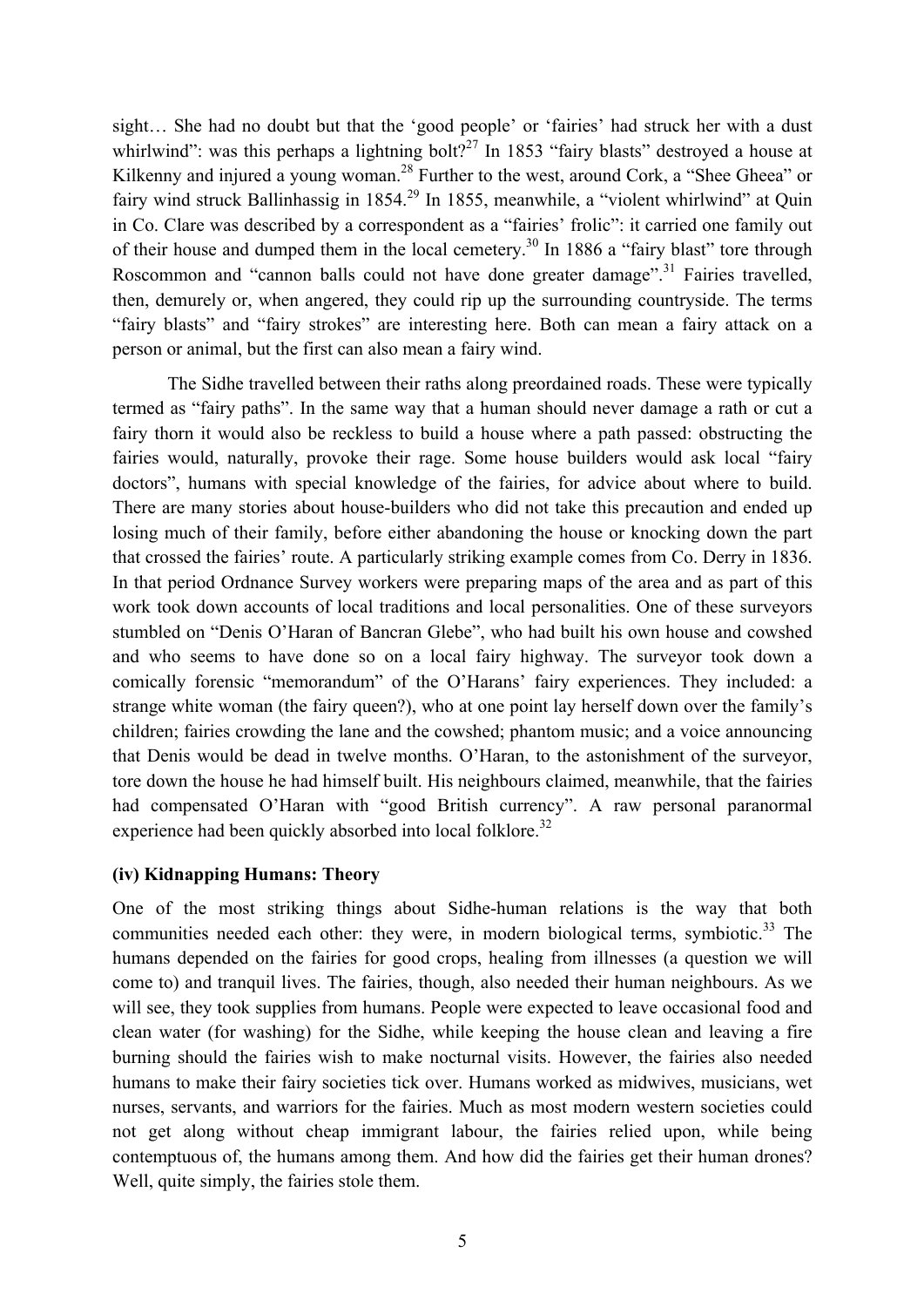Fairy kidnapping is perhaps the most difficult part of fairy belief to come to grips with, so it will be as well to spend some paragraphs on the theory before getting to the practice. Fairies earmarked certain humans for capture. Typically these humans were attractive babies or infants (who would grow up to serve the fairy hosts); young women, particularly those who had just given birth (who would nurse fairy babies); and young men, particularly those who were good at playing the pipes. When the fairies had decided on a human victim they would launch an attack. The fairy hosts had to do two things. First, they had to kidnap their mark, getting around any protective objects that had been set against them. For example, fairies hate iron and the Bible: scissors or "the good book" on a baby's crib would keep a child safe, then.<sup>34</sup> Second, they had to leave behind a false human so that the family would not realise their loss, or at least not immediately. For this false human they could either magic an elderly member of their own community into the shape of their victim ("a changeling"); or, they could transform a simple object, particularly a broom, into the shape of a human corpse ("a stock").

Families would suspect that one of their own had been taken in two different circumstances. First, if a young member of the family died suddenly or "before their time": at this point it was very possible that the body that was buried was not, in fact, "real". This was certainly the belief of the Keating family, who memorably tried to rescue their son, as noted in the Introduction above, with 1,200 helpers. We even have one tragic case from Co. Tipperary where a paralysed man, "in the fairies", was to be ritually buried alive, and his family would return home from the graveyard to find the patient sitting at home waiting for them: "and in the coffin there will be found only a broom instead of the fairy buried".<sup>35</sup> The second clue to a fairy kidnapping was when a baby, a child, or a young adult suddenly changed physically or mentally: this was the proof that a changeling had taken their place. These changes were often connected to illness. Many descriptions of changelings seem actually to be descriptions of emerging chronic health conditions: the most common characteristic is that the "changeling" loses or, if very young, never gains the ability to walk.<sup>36</sup>

How do you get your loved ones back from the rath? Well, if your family member had "died" and his or her body had been replaced by a stock, you had to contact a "fairy doctor". These "fairy doctors", whom we will describe in more detail below, would then negotiate with the fairies for the return of the lost family member: inevitably without success. Sometimes consoling messages would be brought back from the fairies: for instance, in one case we read that a young man had married a fairy girl and wanted to stay with his love, a fact that helped his family come to terms with their loss.<sup>37</sup> In cases where there was, instead, a changeling, the family was advised by the fairy doctor to take brutal steps. Put crudely, if the changeling was mistreated enough, then the fairies, horrified that one of their own was suffering, would bring back the human and take the changeling away. There was, then, a rationale for physically and mentally abusing "changelings" (in many cases young children with severe health problems). Mistreating involved beating, blows, or cutting with iron, burning, dunking in cold water, exposure, and poisoning.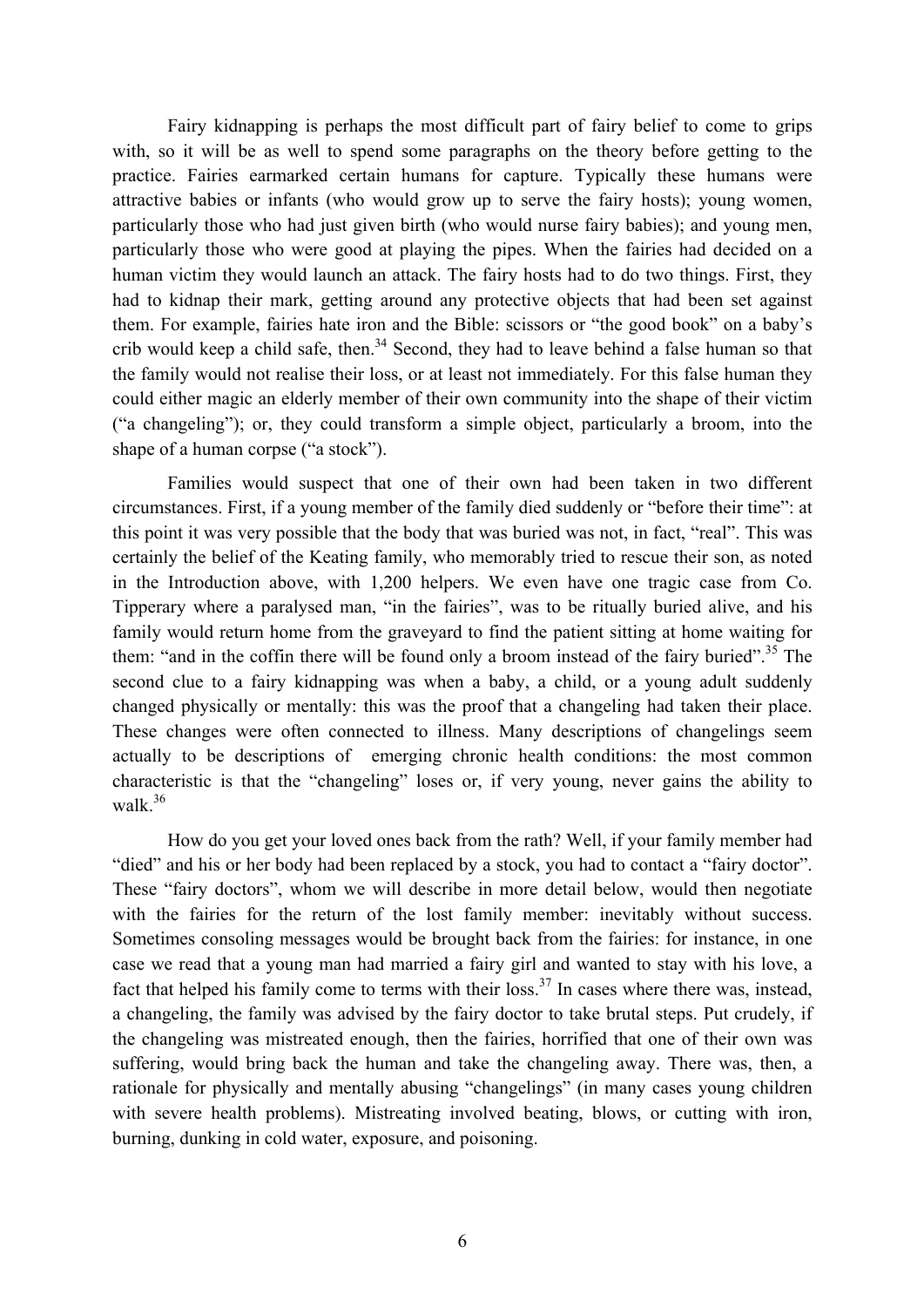### **(v) Kidnapping Humans: Practice**

So much for the theory. How did this work in practice? Well, one striking example dates to 1864 and Carrick-on-Suir in County Tipperary. In that year, a fairy doctor, Mary Doherty, was brought to trial for her fairy activities. Mary had found two families in Carrick and convinced them that several departed relatives were not fully dead but were, rather, waiting with the fairies. She could slowly wean these undead relations back to life with food and tobacco donated by her clients. There is some important fairylore behind this idea: namely the notion that humans who eat fairy food are doomed to remain for ever with the fairies; the food and tobacco were also presumably recompense for her activities. The head of the family, Joseph Reeves, was a policeman, and Mary took Joseph and his son and – her chutzpah and showmanship are breathtaking – pointed out their dead relatives walking in a field. Joseph did not approach these fairy-zombies, who seem to have stood some thirty or forty feet away, but he was convinced and he henceforth enthusiastically backed up Mary in everything. Mary, in fact, retained his loyalty through the court case, where Reeves was humiliated and forced to retire. His consolation was that he had, under Mary's tutelage, received several letters from the fairy rath and these promised him rewards of land in the near future.<sup>38</sup>

The one trick that is more impressive than telling a dupe that you can bring a dead family member back from the dead is, of course, to actually do so. We have several descriptions, from early and mid-nineteenth century Ireland, of men and women who managed to convince families that they were dead children or wives back from the fairies. As Richard Jenkins modestly notes:

"It is difficult to know what to make of the numerous cases reported in oral tradition [and we could add, the newspapers] of people being taken but returning many years later, to the dismay of their families who believed the individual to be dead and buried years before and had restructured their lives accordingly."<sup>39</sup>

One of these cases dates to the early 1820s and involves a dead wife who "returned" to her home village only to discover that her husband had married again: she moved in with the new wife and an uneasy period of cohabitation began.<sup>40</sup> In 1848 in Westmeath a British soldier managed to persuade a family that he was a dead son, who had been "spirited away by the fairies".<sup>41</sup> In 1849 an aged man arrived at a house in Longford and said instead that he was the "dead" father of a family: a "dead" nephew later joined the ménage and the family were terrified into silence, only two of the household really believing the story.<sup>42</sup> These are just three from several cases of fairy imposture. How was it that intelligent people fell for these swindles? As any good confidence trickster knows, you have to want to be tricked, and there are few things more desired than the return of a beloved but lost relative.<sup>43</sup> Differences in appearance (and accent in the case of the British soldier?) were explained by the passing of the years and the magical transforming power of the fairies.

When children failed to thrive, or when adults fell suddenly ill, fairy doctors were often called in to determine whether they were, in fact, changelings. Once their changeling identity was established, the fairy doctor would abuse the changeling; sometimes this hard usage seems to have been ritualistic, sometimes it was brutal and dangerous. One case must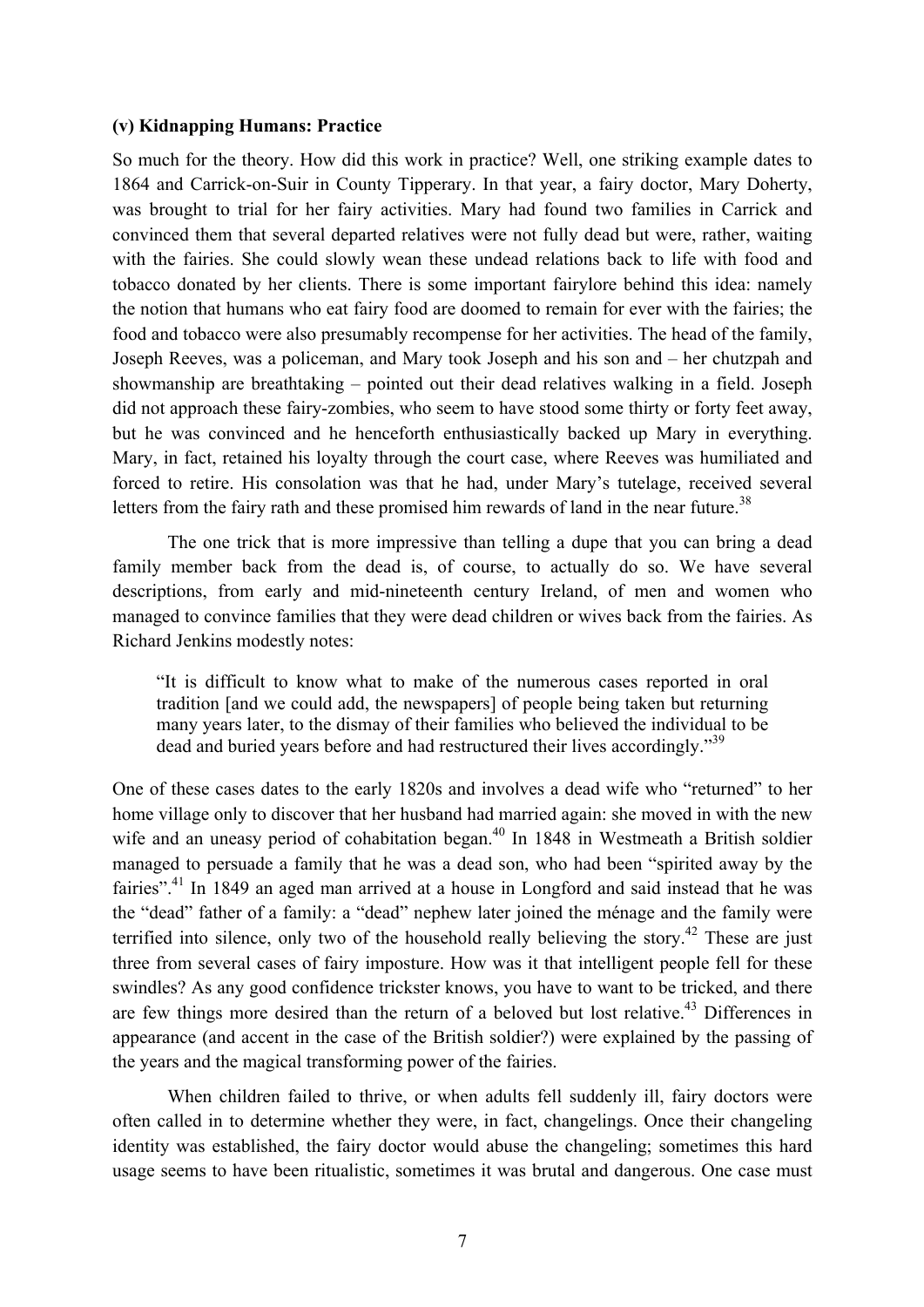serve here for many. In 1834 a young girl called Brown, in Co. Kilkenny, apparently an adolescent, fell ill in the fields with "brain fever". She was given over to the care of a physician, but with no good results. At this point the family called in a fairy doctor, Edward Daly, who doubled as a house painter and was famous for having lived many years with the fairies. Daly entered the sick room drunk (fairy doctors are often described as being tipsy on the job) and announced to the girl (or as he claimed, the fairy): "Ha, my old boy, it's well I know you, and so I may for I was long enough with you … and you know that well too, and many's the time I whistled [a jig tune] for you when I was with you." He had recognised the fairy lurking within the young woman.<sup>44</sup>

Daly "treated" his patient on several occasions. He dragged the half naked girl out of the bed by her hair, flogged her with a wet towel, punched her and stamped upon her. The girl died, possibly because of Daly's ministrations, and a court case resulted. One of the fascinating things to come out of this case is the support given by the family to Daly throughout, while they were furious with the physician who had bled their girl: fairies hated blood.<sup>45</sup> The mother had physically interposed herself between her son and Daly when the boy wanted to rescue his sister from a beating. Then, even after the girl's death, the family was reluctant to testify in court against Daly, partly, one suspects, from belief in his methods, partly from fear: though Daly had sensibly decamped before the trial began. One witness left the courtroom saying: "I did not tell the whole of it to [the jury] nor I wouldn't for fear'd I'd be made a fairy of myself".<sup>46</sup> We have from nineteenth century Ireland about thirty cases where "changelings" were mistreated.<sup>47</sup> These typically emerged into public record when a "changeling" was actually killed. We must ask ourselves on how many occasions the changeling survived the fairy doctor and no report was made to the authorities: or, as also happened, that a death was covered up or deliberately ignored by the authorities. We probably encounter, with these thirty or so cases, just the tip of a very unpleasant iceberg.

In some instances changelings were dealt with not by fairy doctors but by family members, often family members who, for whatever reasons, had been pushed by circumstances and perhaps by mental instability into violent behaviour. Take here Robert Sullivan who in 1848, in the County Cork, killed his son, believing him to be a fairy. Sullivan had lost his wife and had come to think, for reasons that do not emerge in the trial, that his younger son Johnny, his "pet", was a fairy. After asking, one evening, several times, "Are you my Johnny?", he dunked the child's head into a pot of water. He then announced: "I'll roast you and toast you in the name of the Father", and pushed the child down onto a peat fire: the boy died of burns a day later. Sullivan tried to escape to America but was arrested on the boat in Liverpool and tried at the Cork Assizes. The jury "without leaving the bar, acquitted the prisoner on the grounds of insanity", a decision that was encouraged by the judge. Was this a fair assessment of Sullivan's state of mind at the time he murdered his son? Possibly. We can certainly say that fairies often feature in cases of insanity in Ireland in the nineteenth century.<sup>48</sup> Dominant supernatural traditions typically leak into mental illness in a given locale. 49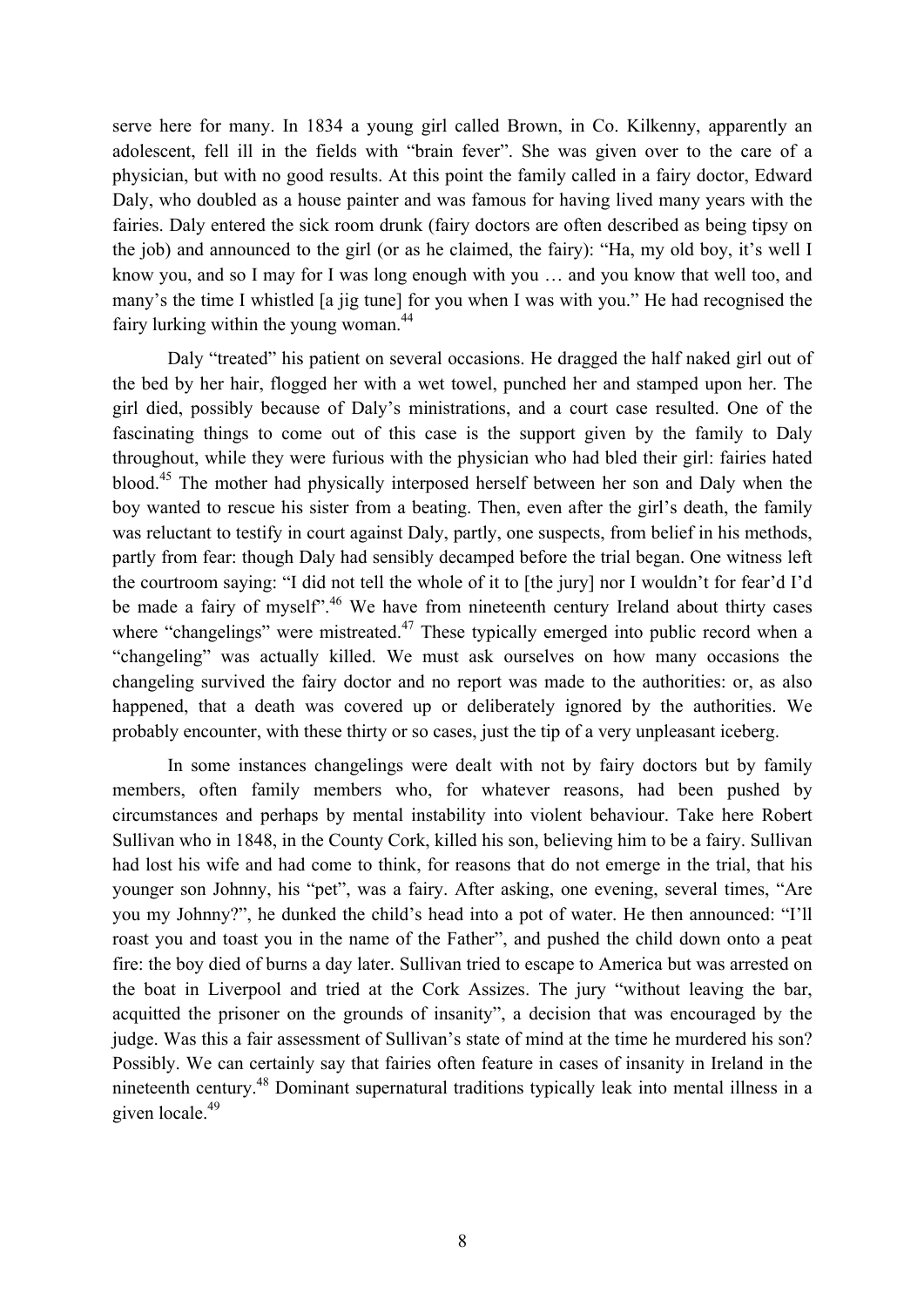### **(vi) The Fairy Doctor**

In the previous sections I alluded to the fairy doctor, also known as "the fairy man" or "fairy woman". These individuals are fundamental in understanding Irish fairy beliefs. They were the intermediaries between the fairy world and the human world: the bookends on the shelf of fairy belief. "[He or she has] intercourse with the good people, and possesses, of course, superhuman wisdom as well as a certain power of prophecy.<sup>50</sup> If you had a problem with your fairy neighbours and you needed advice, you would talk to your local fairy doctor. Fairy doctors also dealt with non-fairy illnesses and tracked down stolen objects. They worked, too, against witches and stood in as veterinarians. The fairies, in fact, gave the fairy doctors the power to deal with many pedestrian human problems. How did the fairy doctor get this power? Well, almost always the fairy doctor claimed to have lived with the fairies for a period. Seven years was typical. For example, Charles Casey, "King of the Fairies", "a man of very small stature, but great shrewdness and intelligence, supposed to see behind his back, a faculty which he obtained from having been 'seven years in the Fairies'."<sup>51</sup> Some claimed longer periods. Daly, who we saw above, beating up a young girl to drive out a changeling, had dwelt with the fairies, he said, for fourteen years. There the fairy men and fairy women had become acquainted with the fairies and their ways. They had learnt the secrets of scrying and also of herbs: fairy doctors were also called, in Ireland, "herb men" or "herb women".

The fairy doctor was, in a sense, an Irish fairy shaman. I am using the word "shaman" here *very* loosely. But, like witch-doctors everywhere, they acted as bridges between humanity and the spirit world: they had continuous contact with the fairies and met them routinely in the lane and at the raths. Like shamans or medicine men elsewhere they combined certain spiritual, perhaps even "psychic" gifts with a nice line in confidence tricks and swindling; faith healing involves (necessarily?) a degree of misdirection and dishonesty.<sup>52</sup> Some fairy doctors seems to have been out-and-out shysters, bleeding vulnerable men and women of their limited resources in the most despicable fashion; see, for instance, the fairy imposters described above. Others had the best interests of those who asked for their help at heart: one fairy doctor mocked in court announced distraught that she had done much good with her herbal concoctions.<sup>53</sup> Most, probably, were, by turns, fairy doctors *and* fairy swindlers. They were, in any case, most commonly found in rural communities, where often they had long-running conflicts with the local Catholic Church. However, they could also be found in Irish towns and cities: "We have fortune-tellers within the Circular road of Dublin! and fairy doctors, of repute, living but a few miles from the metropolis."54 They were sometimes itinerant, not least because they so frequently got in trouble with magistrates and priests.

Take one fairy doctor, Mary Bourke, who worked in the 1820s and 1830s: she was a small, "unattractive" woman from County Clare who travelled with the spirit of her brother within her, and she had spent the requisite seven-year apprenticeship among the fairies.<sup>55</sup> "She used to fall into fits, and on recovery tell [her clients] the good people were giving her directions and power how to act".<sup>56</sup> Interestingly, she wrote messages to the Sidhe, literacy having potency in partly literate communities. She came to the attention of the courts when she arrived in a small village in County Mayo in 1830. Here she cured a bad-tempered mule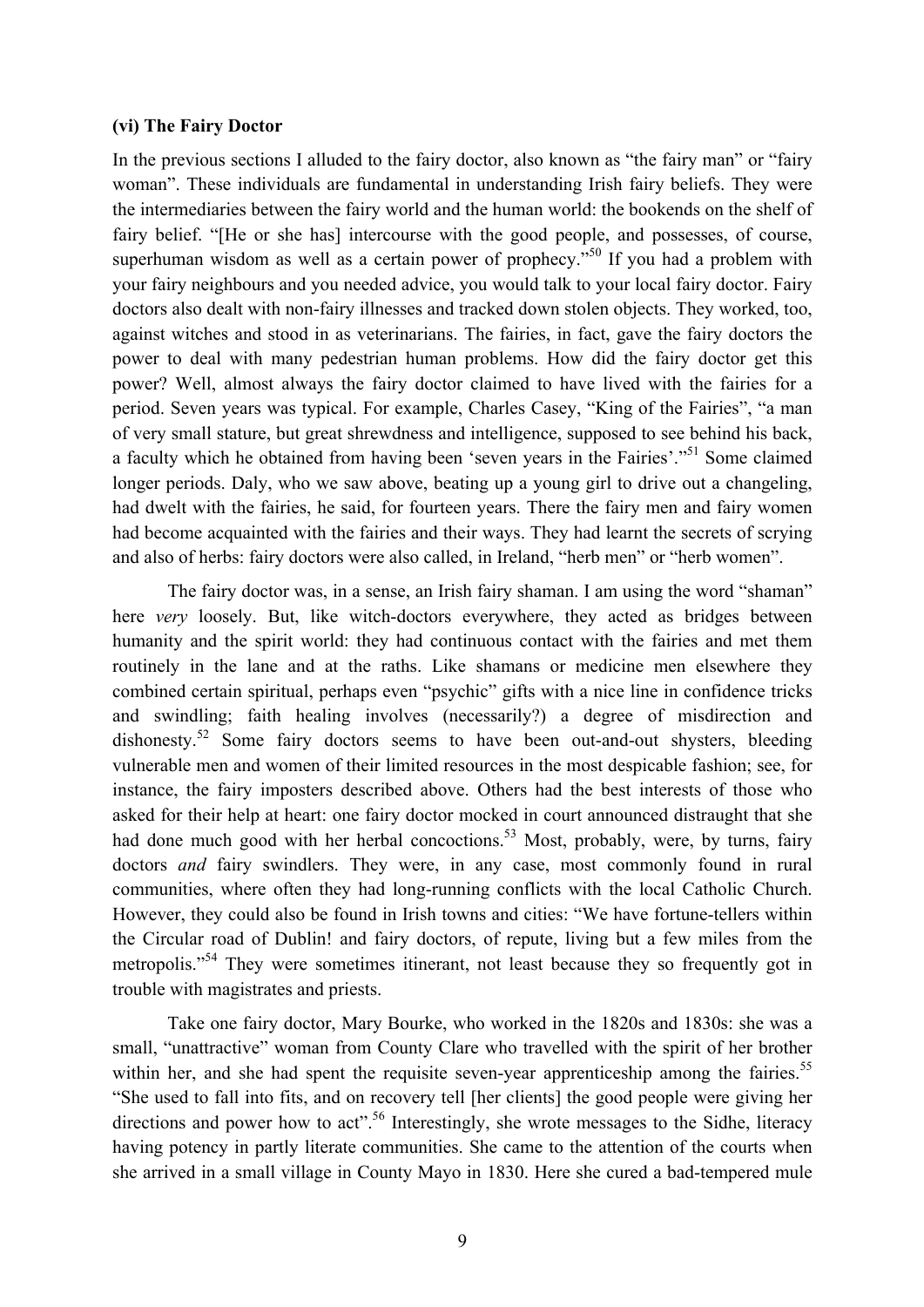of its excesses and promised to bring a dead young man back from the fairies. She convinced the family of the dead man of her *bona fides* by answering some questions about the period immediately before their son's disappearance: had she an agent in the village feeding her information? She then prepared for the resurrection ceremony, putting the family on a special diet, and "hundreds of the peasantry, for ten miles round, flocked to witness this extraordinary event". On the day itself she took a black-handled knife and then walked around with a bodyguard of young women (virgins?), arming herself with a solution of water and blackberry juice to throw at any fairies she should happen upon. At this point she attempted to escape and was handed over to the authorities by disillusioned villagers.

The following is taken, instead, from a legal case dating to 1848, where a local known as "the Queen of the Fairies" is accused of stealing from a woman in Westmeath. Here the victim describes the Queen's words to her in open court. Note that Dick is the victim's husband and the Queen alleges that his first two wives (both now "dead") were brought to the fairies (i.e. killed) on her instructions.

"[The Queen] comes in and pulls out her dhudeen and puts some quare thing into it, and comminces smoken; she soon begins to puff, puff, like mad, jist as if she was goen to change hersilf into a steam-indian; her two liven eyes began to blaze, like two coals of red fire; up she starts, all iv a suddint, and places her arms a-kimbo, and spreaden herself out forninst me, like a frustrified turkey-cock; I'm yer mother, ses she; begor I got dam-founded with consthernation, at the idaya of haven me mother afore me, who's dead and gone to glory long ago, the bed of heaven to her; haven recovered from exstonishment, I ses to her, you can't be mother, for the clear dacent woman is dead this long time, may God be marciful to her sowl; oh, but I am yer mother, ses she, and I'm nayther dead nor alive, but I'm the Queen of the Fairies; cross of Christ about us, ses I, a cowld thrimblen creepen all over me, from head to foot; yis, I am the Queen of the Fairies, se she, and 'twas I that ordhered Dick's two other wives to me palace at Knockshegowna [famous fairy fort], there above near Birr, and if you don't be obajunt to me command, I'll sind you keep company with him."<sup>57</sup>

The English here will certainly owe something to journalistic licence, but it brings us as close as we are ever likely to get to the patter of a fairy doctor. The Queen, true to her profession and office, was evidently never at a loss for words. On being told by the judge, at the end of the case, that she would be sent to prison for four months, she did not miss a beat:

"... her Fairy Majesty seemed not at all disturbed; she assured his worship, that beyond any manner of doubt she was Queen of all the Fairies in the British dominions, and if he confined her under 365 bars, bolts, and locks, still she would be 'as free as the breeze that blows over the mountain.' It was true that she would leave a breathing, something in shape and form like herself, as a substitute during the eight months, but to think for a moment that they had her real, living, identical self in 'durance vile,' would be the most absurd of all the extraordinary absurdities of the day." 58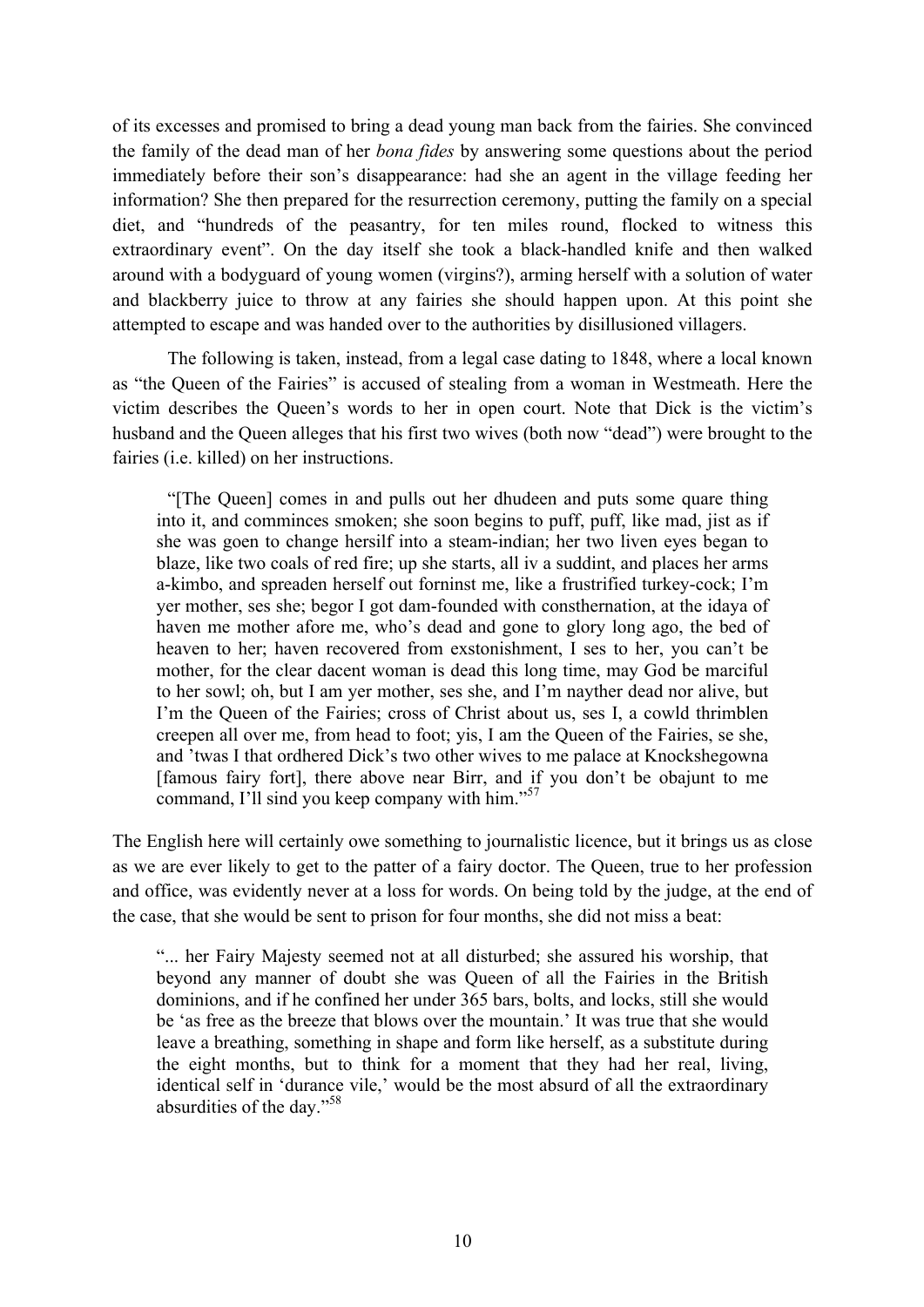### **(vii) Conclusion**

The previous pages offer the briefest of overviews of Irish fairy belief in the early to midnineteenth century. I will finish with three questions, which I have so far ignored. First, the reliability of these sources; second, the problem of how folklorists and historians can deal with beliefs that are so very alien to them; and third, the question of who and how many believed in fairies in nineteenth-century Ireland. As to the reliability of the sources used here, this, of course, depends on the individual source. But it is worth noting that there was not a culture of inventing stories in the Irish press in the nineteenth-century – something that *was* the case in the United States in the same period.<sup>59</sup> Journalists or newspaper "correspondents" will have exaggerated for the sake of a good story, certainly. For example, were there really 1,200 friends and neighbours at Glendalough in 1837, to help Mr. Keating retrieve his son? This is very possibly an inflation of a more modest number. (Though, even if Mr. Keating set out with just twelve companions, it remains a story worth putting down here.) Then, another question: how many went to get the Keatings' boy and how many went just to have fun and perhaps, thinking of the whisky, get drunk? The legal proceedings, meanwhile, recorded in the Irish press, are unquestionably reliable. After all, here journalists were writing accounts of record about the doings of powerful local figures: they had very little space for exaggeration. The Irish court, meanwhile, was designed to bring out the truth from a given situation, something it frequently achieved in the nineteenth century, often in difficult circumstances. In fact, if anything, the natural biases of justice dampen down fairy evidence. The material that gets through provides excellent proofs for fairy belief, then.<sup>60</sup>

A second question is how scholars can deal with the kind of lived fairy beliefs described above: beliefs that are as distant to us as they were to those who read about them in newspapers in Dublin and London in the 1800s. It is relatively easy, of course, to rationalise belief:

"Fairy legends proper reflect the ordinary anxieties and wishful thinking of people wresting a difficult livelihood from field, moor and sea … in the days before government intervention in the way of communications, grants, pensions and health services that made life less precarious."<sup>61</sup>

But what about the experiences? A number of folklorists have pioneered the idea of ostension: "sometimes people actually enact the content of legends instead of merely narrating them as stories".<sup>62</sup> By this logic the Keatings in Tipperary were "enacting" an Irish legend when they and their neighbours went to Glendalough to retrieve a lost family member from the fairies. There is also the regrettably small literature on memorates, a term pioneered by Swedish folklorist Carl von Sydow in the 1930s: "A personal-experience narrative about an encounter with the supranormal."<sup>63</sup> Mr. Keating's supernatural dream and much of what followed could, for example, be analysed in these terms. Historians (including the present author) have also tried to deal with lived folklore. An example is Edward Bever's heroic efforts to absorb the apparently impossible experiences of those caught up in early modern witch trials.<sup>64</sup> Bever uses psychology to unpick paranormal reports, with impressive results. But the problem with "unpicking" is that we risk losing the shape of the historical object.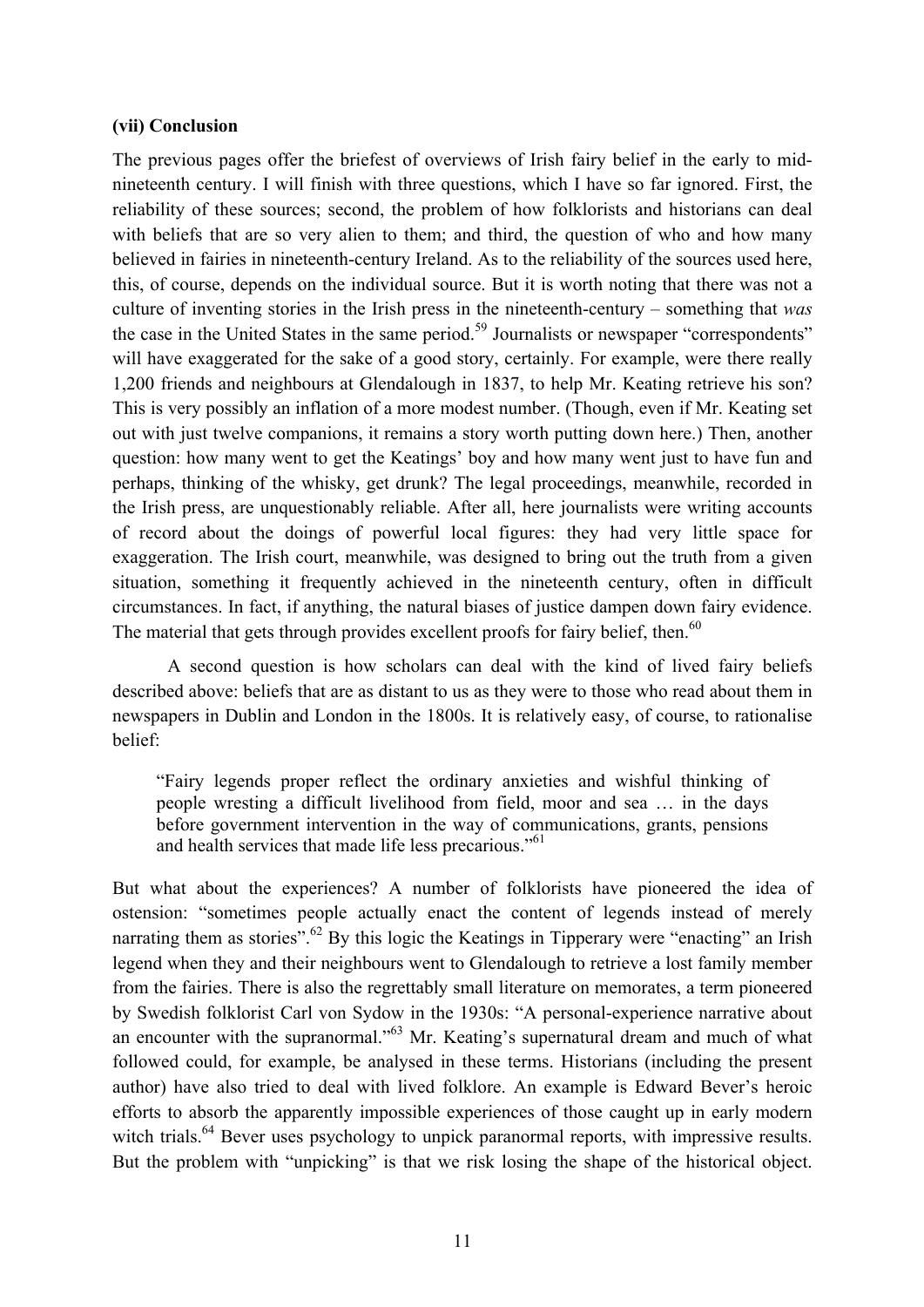Historians have managed, against all odds, to empathise with Nazis, and with Vikings, with medieval saints, and with ancient mystics. However, early modern or contemporary westerners having supernatural experiences have proved among the most difficult to reach.<sup>65</sup> It goes without saying that the problem lies with scholars and their Enlightenment scowl, not with those that they study.

A final question is the distribution and extent of fairy belief in Ireland in the 1800s. As the reader will have seen, evidence has come, in these pages, from many parts of Ireland, from Co. Wexford to Co. Cork. It is very difficult to be precise about these matters, but just by totting up news stories or legal cases there is the impression that fairy belief was stronger the further west you went. There were Irish men and women who believed in fairies in Ulster, particularly Catholics and particularly those in Co. Donegal: but these beliefs seem to have been less strong than in Munster and Connaught. There is also evidence of fairy beliefs in Co. Dublin, but beliefs there were apparently more occasional than in western Ireland. Then, what percentage really believed in fairies even in a fairy stronghold in the west? Belief is always difficult to measure, particularly belief in supernatural entities. There are evangelists, believers, conformers, agnostics, and atheists. All have differently nuanced positions; all have evolving views; all have outlooks that change depending on whether the sun is shining and they are in company or the moon is out and they are alone. However, here a comment from County Kerry in 1894 is worth quoting.

"'When I was a boy,' said one Maurice Fitzgerald, a Gaelic-speaker, 'nine men in ten believed in fairies, and said so; now only one man in ten will say that he believes in them. If one of the nine believes, he will not tell you; he will keep his mind to himself."<sup>66</sup>

We might doubt that ninety percent of the rural population of Kerry believed in fairies in the 1840s, as Fitzgerald suggests. But even if half or a quarter of that number did, then fairylore was a *fundamental* feature of the Irish countryside in the early and mid 1800s. "The fairies were a part of life"; and some men and women "did not just believe in fairies in a passive way, they also consummated this belief in action".<sup>67</sup> Yet fairy belief barely features in most histories of nineteenth-century Ireland.<sup>68</sup>

### **Notes**

1. See, for example, Elizabeth Andrews, *Ulster Folklore*, London, Elliot Stock, 1913, p. 26. Is the 1837 example the earliest recorded instance of the tale?

2. Anon, "A Fairy Tale", *Kerry Evening Post*, July 1st, 1837, 4.

3. See, for example, Richard Dorson's breathless description: *Folklore and Fakelore*, Cambridge, Massachusetts, Harvard University Press, 1976, pp. 183-184.

4. See also Motif F384.2(aa) "Black-handled knife powerful against fairies".

5. Andrews, op. cit.; Thomas Crofton Croker, *Researches in the south of Ireland illustrative of the scenery, architectural remains, and the manners and superstitions of the peasantry with an appendix containing a private narrative of the rebellion of 1798*, London, John Murray, 1824; Thomas Crofton Croker, *Fairy Legends and Traditions of the South of Ireland*, 3 vols, London, John Murray, 1825-1828; (and often ignored) Thomas Crofton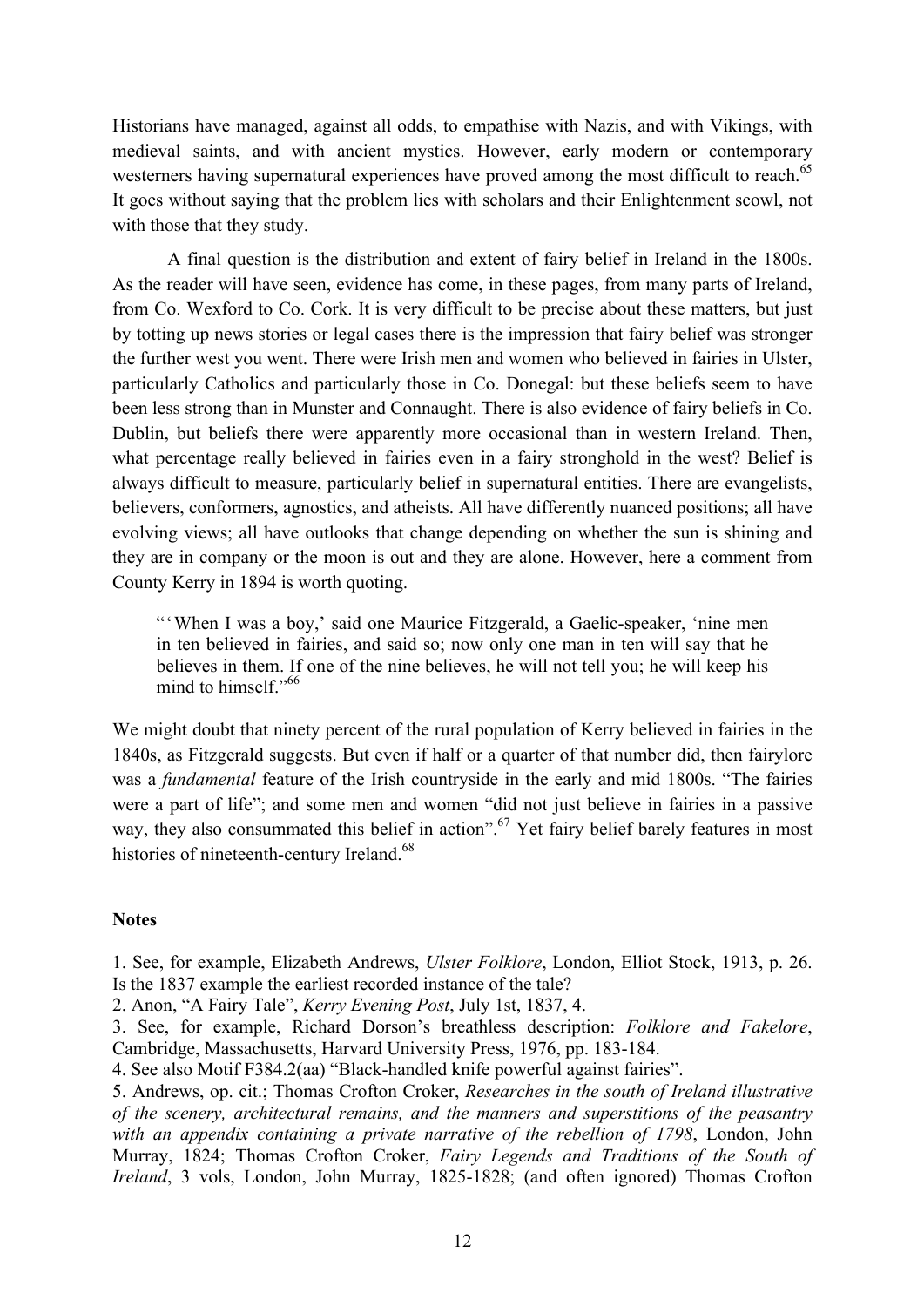Croker, *Killarney Legends*, London, Bohn, 1853; Jeremiah Curtin, *Tales of the Fairies and of the Ghost World Collected from Oral Tradition in South-West Munster*, Boston, Little, Brown, 1895; Sheridan Le Fanu, *Schalken, the Painter and Others: Ghost Stories, 1838-61*, Ashcroft, Ash-Tree Press, 2002; Sheridan Le Fanu, *The Haunted Baronet and Others: Ghost Stories, 1861-70*, Ashcroft, Ash-Tree Press, 2003; Sheridan Le Fanu, *Mr. Justice Harbottle and Others: Ghost Stories, 1870-73*, Ashcroft, Ash-Tree Press, 2005; Lady Gregory, *Visions and Beliefs in the West of Ireland*, 2 vols, New York and London, G. P. Putnam's Sons, 1920; Patrick Kennedy, *Legendary Fictions of the Irish Celts*, London, Macmillan, 1866; W. Y. Evans Wentz, *The Fairy Faith in Celtic Countries*, Oxford, Oxford University Press, 1911; Mr. and Mrs S. C. Hall, *Ireland: its Scenery, Character and History*, vol. 3, London, Jeremiah How, 1846; Lady Wilde, *Ancient Legends, Mystic Charms and Superstitions of Ireland with Sketches of the Irish Past*, London, Ward and Downey, 1888; W. R. Wilde, *Irish Popular Superstitions*. Dublin, James McGlashan, 1852; W. G. Wood-Martin, *Traces of the Elder Faiths of Ireland: A Folklore Sketch*, 2 vols, London, Longmans, 1902; W. B. Yeats, *Writings on Irish Folklore, Legends and Myths*, London, Penguin, 1993.

6. The phrase dates back into the nineteenth century. See, for example, Archibald Maclaren, *The fairy family*, Oxford, E. B. Gardner, 1874, p. 86 and an extraordinary frontispiece with the words "the Fairy Faith of Europe". However, the phrase goes mainstream with Evans Wentz, *The Fairy Faith* in 1911. For criticisms see D. Ó Giolláin, "The Fairy Belief and the Official Religion in Ireland", in Peter Narváez, ed., *The Good People: New Fairylore Essays*, New York, University of Kentucky Press, 1991, pp. 199-214 at p. 199; see also now Richard Green, "The 'Fairy Faith' in the Middle Ages", *The Penn Press Log*, October 18th, 2016 [online]. For a recent examination of the uneasy coexistence of Christianity and fairy beliefs in the nineteenth and early twentieth century, see Nora Naughton, "God and the Good People: Folk Belief in a Traditional Community", *Béaloideas*, 71 (2003), 13-53.

7. For the 1930s, see Marrie Walsh, *An Irish Country Childhood: Memoirs of a Bygone Age*, London, Orion, 1995, pp. 23, 74-75, 80-81, 99, 179-182. A much more substantial proof of the vitality of fairy belief in Ireland in 1938 is the school survey https://www.duchas.ie/en/cbes. For an example of the vitality of Irish fairy tradition as late as the 1970s and 1980s, see Linda-May Ballard, "Fairies and the Supernatural on Reachrai", in Peter Narváez, ed., *The Good People*, New York, University of Kentucky Press, 1991, pp. 47-93.

8. Andrews, p. 56.

9. D. Byrne, "Folk-lore", *Transactions of the Kilkenny Archaelogical Society*, 1 (1850), 149- 154.

10. Anon, "'Fairy curse' behind dips in Irish road – Danny Healy-Rae", *BBC News* [online], August 8th, 2017.

11. A Traveller, "The Fairy Hole at Curraghagoil", *Roscommon Journal* (April 18th, 1863), 1: compare with Yeats, pp. 177-178 and Andrews, p. 4.

12. Anon, "Record Court", *Dublin Morning Register* (July 13th, 1840), 3.

13. Anon, "Singular Occurrence", *Statesmen and Dublin Christian Record* (October 17th, 1843), 3.

- 14. Anon, "Reclamation of Land from the Sea", *Cork Examiner* (September 30th, 1850), 4.
- 15. Thomas O'Grady, "Extraordinary Facts", *Londonderry Sentinel* (April 16th, 1852), 4.

The article cites a letter written by O'Grady "Castletown, Berehaven, Feb 14, 1852".

16. Gregory, I, pp. 109-110, 118, 287, n. 33.

17. Evans Wentz, p. 43. For more on fairy battles, see Wood-Martin, I, pp. 21-22.

18. W. D. Killen, *Memoir of John Edgar, D.D., LL.D*, Belfast, William Mullan, 1869, pp. 201-202.

19. T. L. Cooke, "Land Spout: the Potato Blight", *Limerick Reporter* (August 22nd, 1854), 3.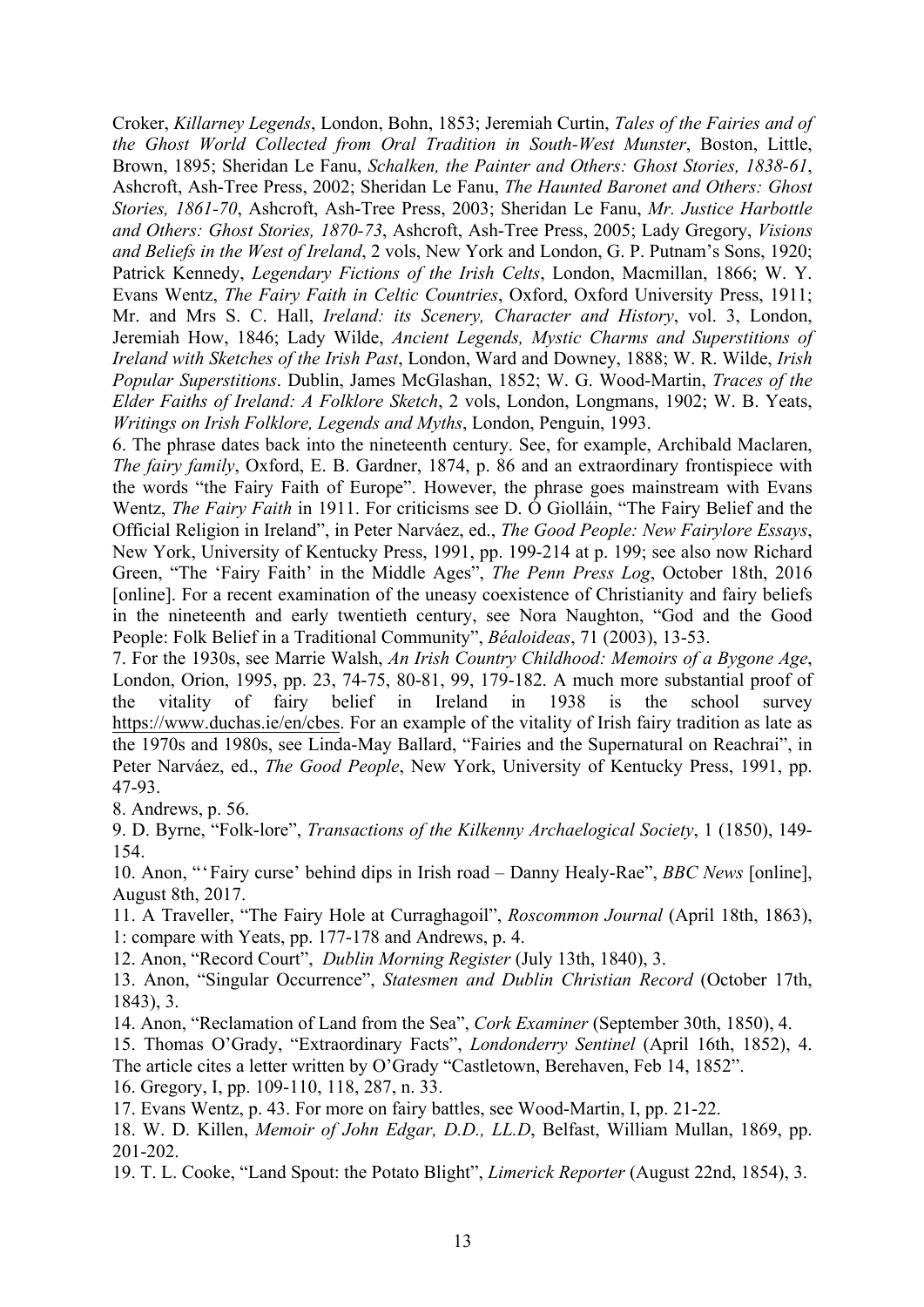20. Anon, "Pallasgrean Petty Sessions", *Freeman's Journal and Daily Commercial Advertiser* (January 4th, 1838), 4.

21. Maria Edgeworth, *Castle Rackrent*, London, Johnson, 1801, pp. 199-200.

22. Described brilliantly in Le Fanu, 2005, pp. 3-10 at pp. 6-8 ["the Child that Went with the Fairies"].

23. William Neilson, *An Introduction to the Irish Language: In Three Parts*, Dublin, P. Wogan, 1808, Section III [separate pagination], pp. 71-74.

24. Kennedy, pp. 114-115.

25. Cooke.

26. Wood-Martin, II, p. 4.

27. Anon, "On Tuesday last…", *Clare Journal* (June 18th, 1849), 3.

28. Anon, "A Whirlwind", *Saunders' News-Letter* (December 1st, 1853), 2.

29. Anon, "Whirlwind", *Newry Examiner and Louth Advertiser* (August 26th, 1854), 4.

30. Anon, 'Hurricane at Quin", *Saunders' News-Letter* (July 21st, 1855), 3.

31. Anon, "A Whirlwind at Ballinasloe", *Dublin Daily Express* (October 25th, 1886), 3.

32. Angélique Day, and Patrick McWilliams, eds, *Ordnance Survey Memoirs of Ireland: Parishes of Co Londonderry XI*, *1821, 1833, 1836-7*, vol. 31, 1995, p. 15.

33. Richard Suggett has an exceptional section on this in "Wales: the Fair Families and Enchanters", in Simon Young, and Ceri Houlbrook, eds, *Magical Folk: British and Irish Fairies 500 AD to the Present*, London, Gibson Square, 2017.

34. See, for example, Andrews, p. 55.

35. Anon, "Singular Case of Credulity", *Tipperary Free Press* (September 9th, 1843), 2.

36. S. Eberly, "Fairies and the Folklore of Disability: Changeling, Hybrids, and the Solitary Fairy", in Peter Narváez, ed., *The Good People: New Fairylore Essays*, New York, University of Kentucky Press, 1991, pp. 227-250.

37. Wilde, 1888, p. 106.

38. Anon, "The Tipperary Witch", *The Spectator* (1864), 1067-1068; Anon, "Witchcraft in Carrick-on-Suir", *Waterford Mail* (September 12th, 1864), 2.

39. "Witches and Fairies: Supernatural Aggression and Deviance Among the Irish Peasantry", in Peter Narváez, ed., *The Good People: New Fairylore Essays*, New York, University of Kentucky Press, 1991, pp. 302-335 at p. 317.

40. Croker, 1824, pp. 87-88.

41. Simon Young, "Fairy Imposters in County Longford in the Great Famine", *Studia Hibernica*, 38 (2012), 181-199 at 182-185.

42. Ibid., 185-186.

43. Some insight into this can be found in Jan Bondeson, *The great pretender: the true stories behind famous historical mysteries*, London, Norton, 2004.

44. Anon, "The 'March of Intellect': the Fairy Doctor", *Waterford Mail* (June 18th, 1834), 4.

45. Wilde, 1888, p. 209, perhaps because Irish fairies do not, according to some traditions, have blood? See Patricia Lysaght, "Fairylore from the Midlands of Ireland", in Peter Narváez, ed., *The Good People: New Fairylore Essays*, New York, University of Kentucky Press, 1991, pp. 22-46 at pp. 33-34.

46. Anon, "The 'March of Intellect': the Fairy Doctor".

47. Simon Young, "Some Notes on Irish Fairy Changelings in Nineteenth-Century Newspapers", *Béascna*, 8 (2013), 34-47, where I identify twenty one. I now have another dozen examples.

48. This deserves a longer study. See Pauline M. Prior, "Roasting a Man Alive: The Case of Mary Reilly, Criminal Lunatic", *Éire-Ireland*, 41 (2006), 169-191; Pauline M. Prior, *Madness and Murder: Gender, Crime and Mental Disorder in Nineteenth-Century Ireland*,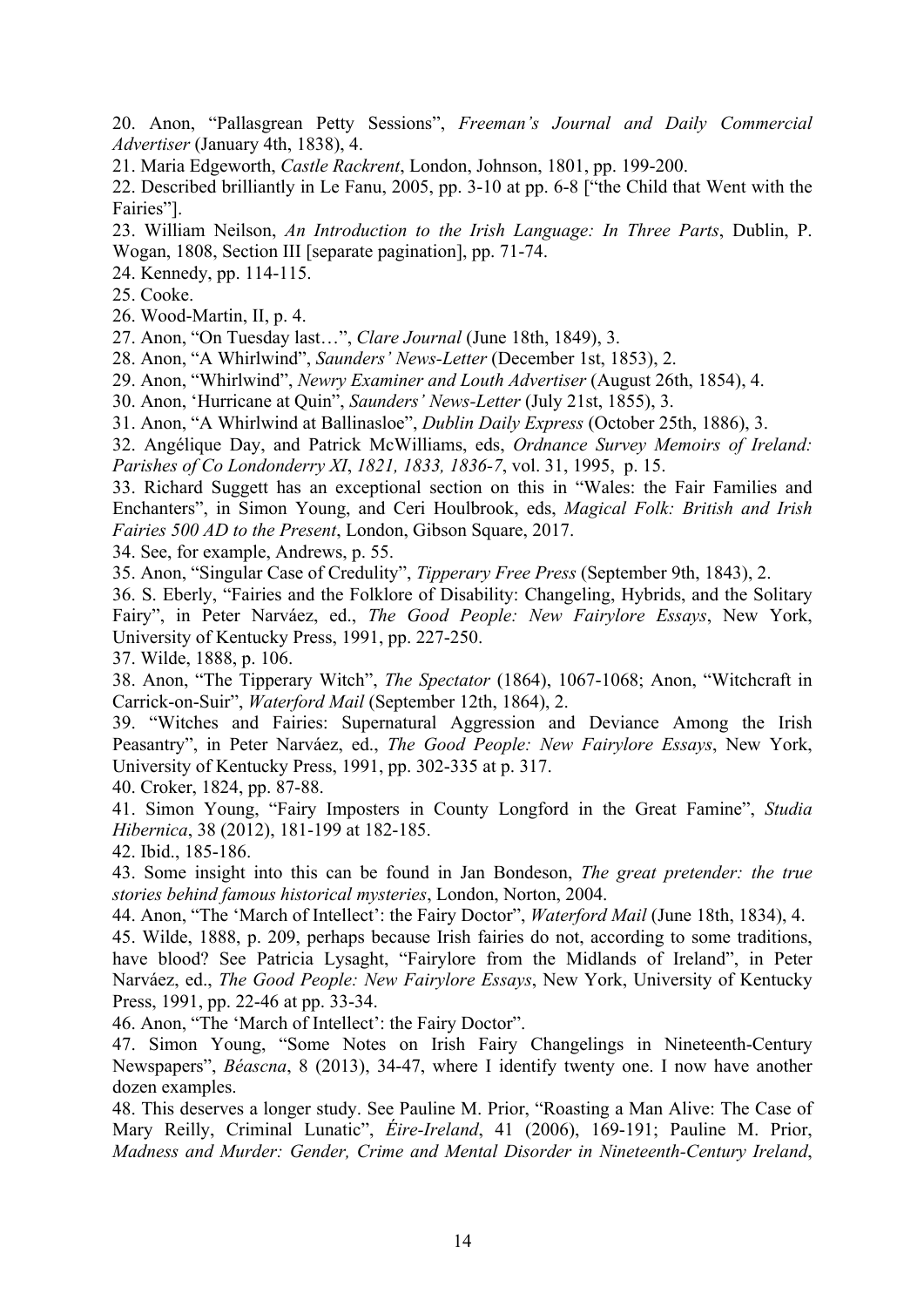Dublin, Irish Academic Press, 2008, pp. 168-194, Brendan Kelly, "Folie à plusieurs: forensic cases from nineteenth-century Ireland", *History of Psychiatry*, 20 (2009), 47-60.

49. Some aspects of witchcraft visions can perhaps be connected to madness, though this must be done with much care. See, for example, Lawrence B. Goodheart, "The Distinction between Witchcraft and madness in colonial Connecticut", *History of Psychiatry*, 13 (2002), 433-444. Davide Ermacora expects to look at aspects of this for the bosom serpent in some forthcoming work: personal communication, September 2017.

50. Anon, "The Battle of the Cows", *Dundalk Democrat* (August 16th, 1862), 6.

51. Anon, "To the Editor", *Kerry Evening Post* (September 19th, 1860), 2: Casey lived in the late eighteenth century.

52. James McClenon, *Wondrous Events: Foundations of Religious Belief*, Philadelphia, University of Philadelphia, 1994, pp. 95-103; and, by the same author, *Wondrous Healing: Shamanism, Human Evolution and the Origin of Religion*, DeKalb, Illinois, Northern Illinois University Press, 2002, *passim*.

53. Anon, "Police Office", *Cork Constitution* (August 8th, 1862), 2: "I do my best for the people with herbs, but with nothing else … [Herbs produced by a constable] There is no harm in them herbs. Many a one they did good for." At least here we hear the fairy doctor's voice. Other times it is lost in legal proceedings: Anon, "The Fairy Woman", *Roscommon and Leitrim Gazette*, (October 29th, 1859), 2: "The prisoner made a long and rambling statement – spoke of herbs and of fairies and other matters, which could not be understood."

54. Wilde, 1852, p. 28.

55. Anon, "A Scrap for the Superstitious – Witchcraft", *Mayo Constitution* (October 7th, 1830), 3; Anon, "Castlebar Petty Sessions", *Mayo Constitution* (October 11th, 1830), 2; Anon, "Castlebar Sessions", *Dublin Evening Packet and Correspondent* (October 16th, 1830), 3.

56. Ibid.

57. Anon, "Borris-in-Ossory Quarter Sessions", *Westmeath Independent* (October 28th, 1848), 4.

58. Ibid.

59. Matthew Goodman, *The Sun and the Moon: The Remarkable True Account of Hoaxers, Showmen, Dueling Journalists and Lunar Man-Bats in Nineteenth-Century New York*, New York, Basic Books, 2008. A nice question is whether Irish journalists were more given to exaggeration than their British counterparts.

60. I am reminded of the inquisitor as anthropologist; see Carlo Ginzburg, *Clues, Myths and the Historical Method*, Baltimore, Maryland, John Hopkins University, 2013, pp. 141-148.

61. Máire Macneill, "The Musician in the Cave", *Béaloideas*, 57 (1989), 109-132 at 126.

62. Jan Harold Brunvand, *Encylopedia of Urban Legends*, 2 vols, Oxford, ABC Clio, 2012, p. 468. Folklore ostension has been brought forward in this generation by Bill Ellis, "Death by Folklore: Ostension, Contemporary Legend, and Murder", *Western Folklore* 48 (1989), 201-220; Bill Ellis, *Aliens, Ghosts and Cults: Legends We Live*, Jackson, Mississippi, University of Mississippi Press, 2003, pp. 161-235.

63. Richard Sweterlitsch, "Memorates", in Jan Harold Brunvand, ed., *American Folklore: An Encylopedia*, New York, Garland Publishing, 1996, pp. 990-992 at p. 990. See also Lauri Honko, "Memorate and the Study of Folk Belief", *Journal of the Folklore Institute*, 1 (1964), 5-19; Linda Dégh, and Andrew Vázsonyi, "The Memorate and Protomemorate", *Journal of American Folklore*, 87 (1974), 225–239.

64. Edward Bever, *The Realities of Witchcraft and Popular Magic in Early Modern Europe*, London, Palgrave Macmillan, 2008, pp. 65-213.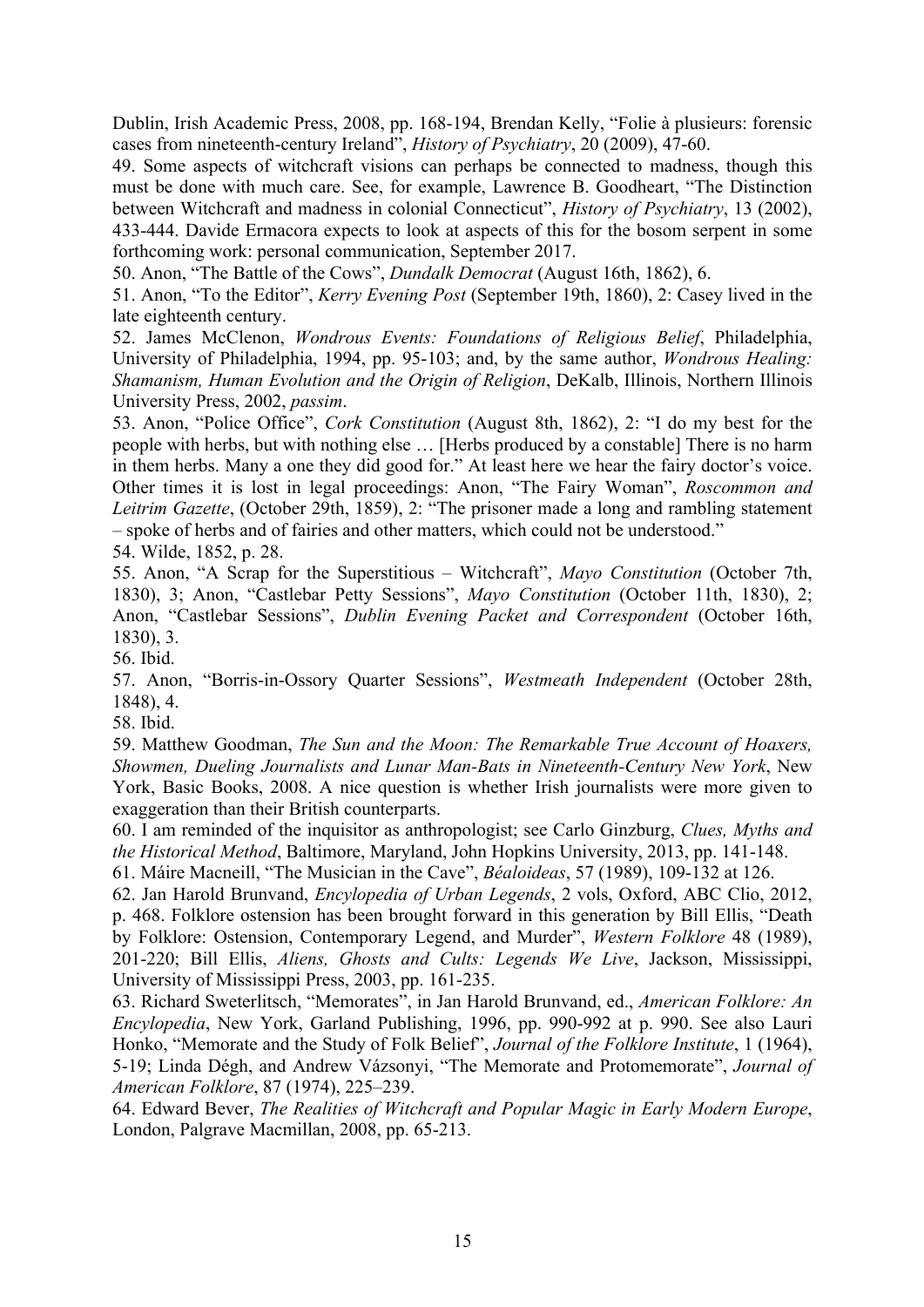65. For an interesting take on this, see Fiona Bowie, "Believing Impossible Things: Scepticism and Ethnographic Enquiry", in Jack Hunter, and David Luke, eds, *Talking with Spirits: Ethnographies from Between the Worlds*, London, Daily Grail, 2014, pp. 1-19.

66. Curtin, 2. Of course, reports of the demise of fairies have always been greatly exaggerated: see Barbara Gaye Rieti, *Newfoundland Fairy Traditions: A Study in Narrative and Belief*, doctoral dissertation, Department of Folklore, Memorial University of Newfoundland, 1990, pp. 35-87 (a little known discussion of this problem, but by far the best). In the 1840s the Halls had written, when Maurice was likely a child (III, p. 31): "A belief in fairies is certainly on the decline throughout Ireland … little growing-up urchins are found absolutely to laugh at the tiny beings about whom their fathers have so many stories to the truth of which they will swear …".

67. See Ó Giolláin, p. 201; Jenkins, p. 323, on the 1895 Cleary case.

68. S. J. Connolly, *Priests and People in Pre-Famine Ireland, 1780-1845*, Dublin, Four Courts Press, 2001, pp. 113-114, gives only two (admittedly very good) pages to fairylore.

## **References**

Andrews, Elizabeth, *Ulster Folklore*, London, Elliot Stock, 1913.

- Anon, "A Scrap for the Superstitious Witchcraft", *Mayo Constitution* (October 7th 1830), 3.
- Anon, "Castlebar Petty Sessions", *Mayo Constitution* (October 11th, 1830), 2.
- Anon, "Castlebar Sessions", *Dublin Evening Packet and Correspondent* (October 16th, 1830), 3.
- Anon, "The 'March of Intellect': the Fairy Doctor", *Waterford Mail* (June 18th, 1834), 4.
- Anon, "A Fairy Tale", *Kerry Evening Post* (July 1st, 1837), 4.
- Anon, "Pallasgrean Petty Sessions", *Freeman's Journal and Daily Commercial Advertiser* (January 4th, 1838), 4.
- Anon, "Record Court", *Dublin Morning Register* (July 13th, 1840), 3.
- Anon, "Singular Case of Credulity", *Tipperary Free Press* (September 9th, 1843), 2.
- Anon, "Singular Occurrence", *Statesmen and Dublin Christian Record* (October 17th, 1843), 3.
- Anon, "Borris-in-Ossory Quarter Sessions", *Westmeath Independent* (October 28th, 1848), 4.
- Anon, "On Tuesday last…", *Clare Journal* (June 18th, 1849), 3.
- Anon, "Reclamation of Land from the Sea", *Cork Examiner* (September 30th, 1850), 4.
- Anon, "A Whirlwind", *Saunders' News-Letter* (December 1st, 1853), 2.
- Anon, "Whirlwind", *Newry Examiner and Louth Advertiser* (August 26th, 1854), 4.
- Anon, "Hurricane at Quin", *Saunders' News-Letter* (July 21st, 1855), 3.
- Anon, "The Fairy Woman", *Roscommon and Leitrim Gazette* (October 29th, 1859), 2.
- Anon, "To the Editor", *Kerry Evening Post* (September 19th, 1860), 2.
- Anon, "Police Office", *Cork Constitution* (August 8th, 1862), 2.
- Anon, "The Battle of the Cows", *Dundalk Democrat* (August 16th, 1862), 6.
- Anon, "Witchcraft in Carrick-on-Suir", *Waterford Mail* (September 12th, 1864), 2.
- Anon, "The Tipperary Witch", *The Spectator* (1864), 1067-1068.
- Anon, "A Whirlwind at Ballinasloe", *Dublin Daily Express* (October 25th, 1886), 3.
- A Traveller, "The Fairy Hole at Curraghagoil", *Roscommon Journal* (April 18th, 1863), 1.
- Ballard, Linda-May, "Fairies and the Supernatural on Reachrai", in Peter Narváez, ed., *The Good People: New Fairylore Essays*, New York, University of Kentucky Press, 1991, pp. 47-93.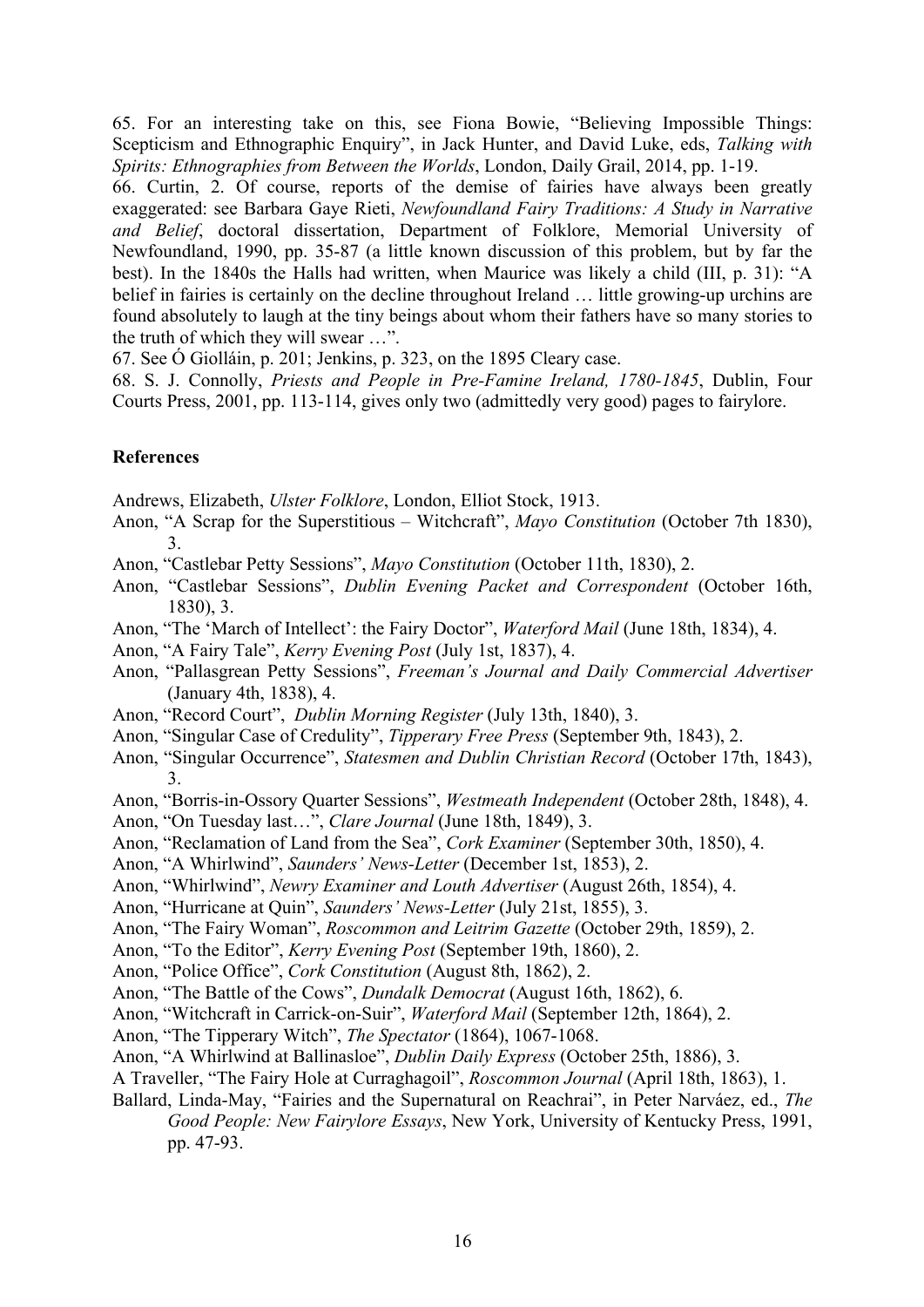- Bever, Edward, *The Realities of Witchcraft and Popular Magic in Early Modern Europe*, London, Palgrave Macmillan, 2008.
- Bondeson, Jan, *The great pretender: the true stories behind famous historical mysteries*, London, Norton, 2004.
- Bourke, Angela, *The Burning of Bridget Cleary: A True Story*, London, Pimlico, 2006.
- Bowie, Fiona, "Believing Impossible Things: Scepticism and Ethnographic Enquiry", in Jack Hunter, and David Luke, eds., *Talking with Spirits: Ethnographies from Between the Worlds*, London, Daily Grail, 2014, pp. 1-19.
- Brunvand, Jan Harold, ed., *American Folklore: An Encyclopedia*, New York, Garland Publishing, 1996.
- Brunvand, Jan Harold, *Encylopedia of Urban Legends*, 2 vols., Oxford, ABC Clio, 2012.
- Byrne, D. "Folk-lore", *Transactions of the Kilkenny Archaelogical Society*, 1 (1850), 149- 154.
- Cooke, T. L., "Land Spout: the Potato Blight", *Limerick Reporter* (August 22nd, 1854), 3.
- Connolly, S. J., *Priests and People in Pre-Famine Ireland, 1780-1845*, Dublin, Four Courts Press, 2001.
- Croker, Thomas Crofton, *Researches in the south of Ireland illustrative of the scenery, architectural remains, and the manners and superstitions of the peasantry with an appendix containing a private narrative of the rebellion of 1798*, London, John Murray, 1824.
- Croker, Thomas Crofton, *Fairy Legends and Traditions of the South of Ireland*, 3 vols, London, John Murray, 1825-1828.
- Croker, Thomas Crofton, *Killarney Legends*, London, Bohn, 1853.
- Curtin, Jeremiah, *Tales of the Fairies and of the Ghost World Collected from Oral Tradition in South-West Munster*, Boston, Little, Brown, 1895.
- Day, Angélique, and Patrick McWilliams, eds, *Ordnance Survey Memoirs of Ireland: Parishes of Co Londonderry XI*, *1821, 1833, 1836-7*, vol. 31, 1995, p. 15.
- Dégh, Linda, and Andrew Vázsonyi, "The Memorate and Protomemorate", *Journal of American Folklore*, 87 (1974), 225–239.
- Dorson, Richard, *Folklore and Fakelore*, Cambridge, Massachusetts, Harvard University Press, 1976.
- Eberly S. S., "Fairies and the Folklore of Disability: Changelings, Hybrids, and the Solitary Fairy", in Peter Narváez, ed., *The Good People: New Fairylore Essays*, New York, University of Kentucky Press, 1991, pp. 227-250.
- Edgeworth, Maria, *Castle Rackrent*, London, Johnson, 1801.
- Ellis, Bill, "Death by Folklore: Ostension, Contemporary Legend, and Murder", *Western Folklore*, 48 (1989), 201-220.
- Ellis, Bill, *Aliens, Ghosts and Cults: Legends We Live*, Jackson, Mississippi, University of Mississippi Press, 2003.
- Evans Wentz, W. Y., *The Fairy Faith in Celtic Countries*, Oxford, Oxford University Press, 1911.
- Ginzburg, Carlo*, Clues, Myths and the Historical Method*, Baltimore, Maryland, John Hopkins University, 2013.
- Goodman, Matthew, *The Sun and the Moon: The Remarkable True Account of Hoaxers, Showmen, Dueling Journalists and Lunar Man-Bats in Nineteenth-Century New York*, New York, Basic Books, 2008.
- Goodheart, Lawrence B., "The Distinction between Witchcraft and madness in colonial Connecticut", *History of Psychiatry*, 13 (2002), 433-444.
- Green, Richard F., "The 'Fairy Faith' in the Middle Ages", *The Penn Press Log*, October 18th, 2016.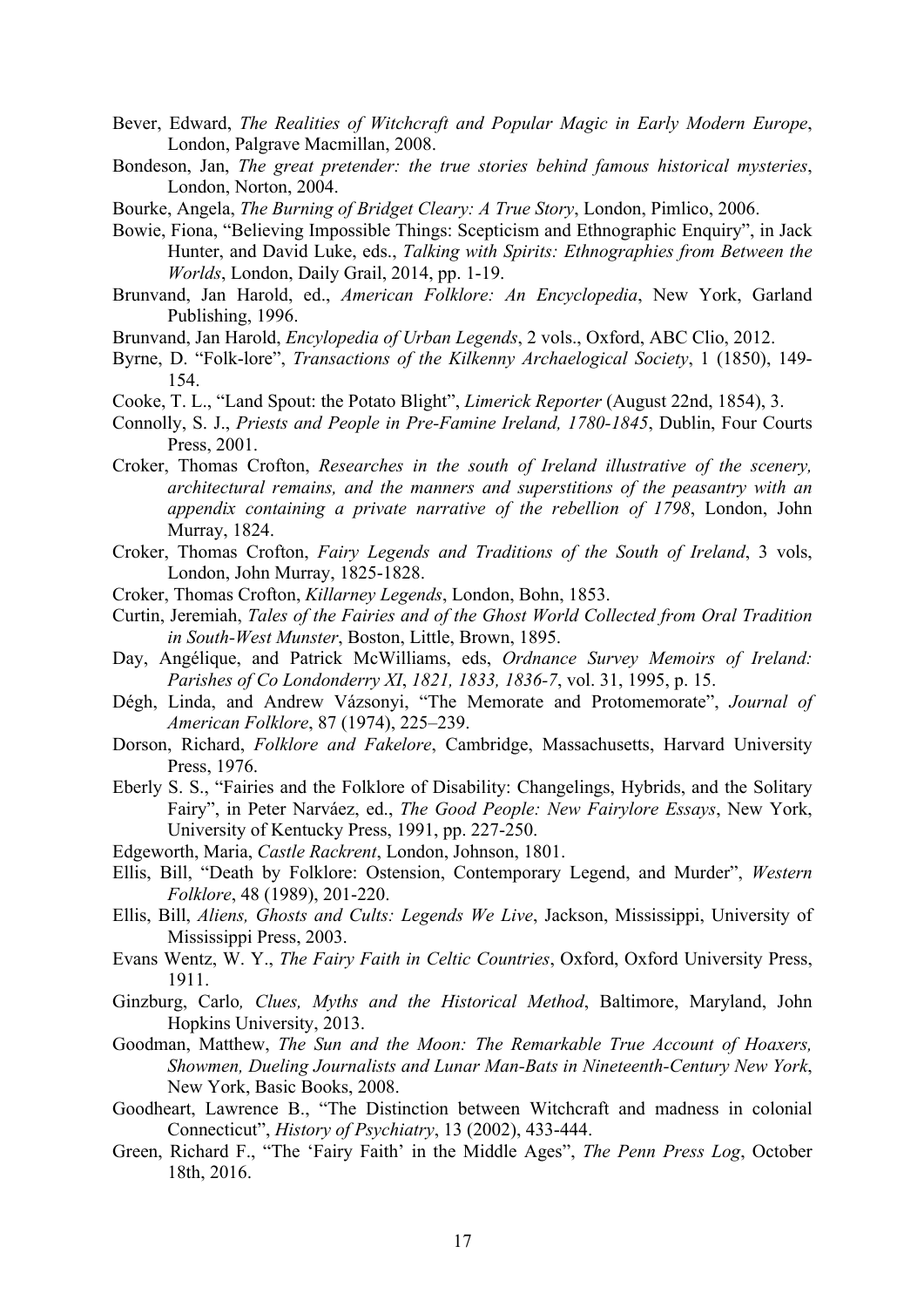http://pennpress.typepad.com/pennpresslog/2016/10/the-fairy-faith-in-the-middle-ages.html.

- Gregory, Lady, *Visions and Beliefs in the West of Ireland*, 2 vols, New York and London, G. P. Putnam's Sons, 1920.
- Hall, Mr. and Mrs S. C., *Ireland: its Scenery, Character and History*, vol. 3, London, Jeremiah How, 1846.
- Honko, Lauri, "Memorate and the Study of Folk Belief", *Journal of the Folklore Institute*, 1 (1964), 5-19.
- Hunter, Jack, and David Luke, eds, *Talking With Spirits: Ethnographies from Between the Worlds*, London, Daily Grail, 2014.
- Jenkins, Richard P., "Witches and Fairies: Supernatural Aggression and Deviance Among the Irish Peasantry", in Peter Narváez, ed., *The Good People: New Fairylore Essays*, New York, University of Kentucky Press, 1991, pp. 302-335.
- Kelly, Brendan, "Folie à plusieurs: forensic cases from nineteenth-century Ireland", *History of Psychiatry*, 20 (2009), 47-60.
- Kennedy, Patrick, *Legendary Fictions of the the Irish Celts*, London, Macmillan, 1866.
- Killen, W. D., *Memoir of John Edgar, D.D., LL.D*, Belfast, William Mullan, 1869.
- Le Fanu, Sheridan, *Schalken, the Painter and Others: Ghost Stories, 1838-61*, Ashcroft, Ash-Tree Press, 2002.
- Le Fanu, Sheridan, *The Haunted Baronet and Others: Ghost Stories, 1861-70*, Ashcroft, Ash-Tree Press, 2003.
- Le Fanu, Sheridan, *Mr. Justice Harbottle and Others: Ghost Stories, 1870-73*, Ashcroft, Ash-Tree Press, 2005.
- Lysaght, Patricia, "Fairylore from the Midlands of Ireland", in Peter Narváez, ed., *The Good People: New Fairylore Essays*, New York, University of Kentucky Press, 1991, pp. 22-46.
- Maclaren, Archibald, *The fairy family*, Oxford, E. B. Gardner, 1874.
- Macneill, Máire, "The Musician in the Cave", *Béaloideas*, 57 (1989), 109-132.
- McClenon, James, *Wondrous Events: Foundations of Religious Belief*, Philadelphia, University of Pennsylvania Press, 1994.
- McClenon, James, *Wondrous Healing: Shamanism, Human Evolution and the Origin of Religion*, DeKalb, Illinois, Northern Illinois University Press, 2002.
- Narváez, Peter, ed., *The Good People: New Fairylore Essays*, New York, University of Kentucky Press, 1991.
- Naughton, Nora, "God and the Good People: Folk Belief in a Traditional Community", *Béaloideas*, 71 (2003), 13-53.
- Neilson, William, *An Introduction to the Irish Language: In Three Parts*, Dublin, P. Wogan, 1808.
- Ó Giolláin, D., "The Fairy Belief and the Official Religion in Ireland," in P. Narváez, ed., *The Good People: New Fairylore Essays,* New York, University of Kentucky Press, 1991, pp. 199-214.
- O'Grady, Thomas, "Extraordinary Facts", *Londonderry Sentinel* (April 16th, 1852), 4.
- Prior, Pauline M., "Roasting a Man Alive: The Case of Mary Reilly, Criminal Lunatic", *Éire-Ireland*, 41 (2006), 169-191.
- Prior, Pauline M., *Madness and Murder: Gender, Crime and Mental Disorder in Nineteenth-Century Ireland*, Dublin, Irish Academic Press, 2008.
- Rieti, Barbara Gaye, *Newfoundland Fairy Traditions: A Study in Narrative and Belief*, doctoral dissertation, Department of Folklore, Memorial University of Newfoundland, 1990.